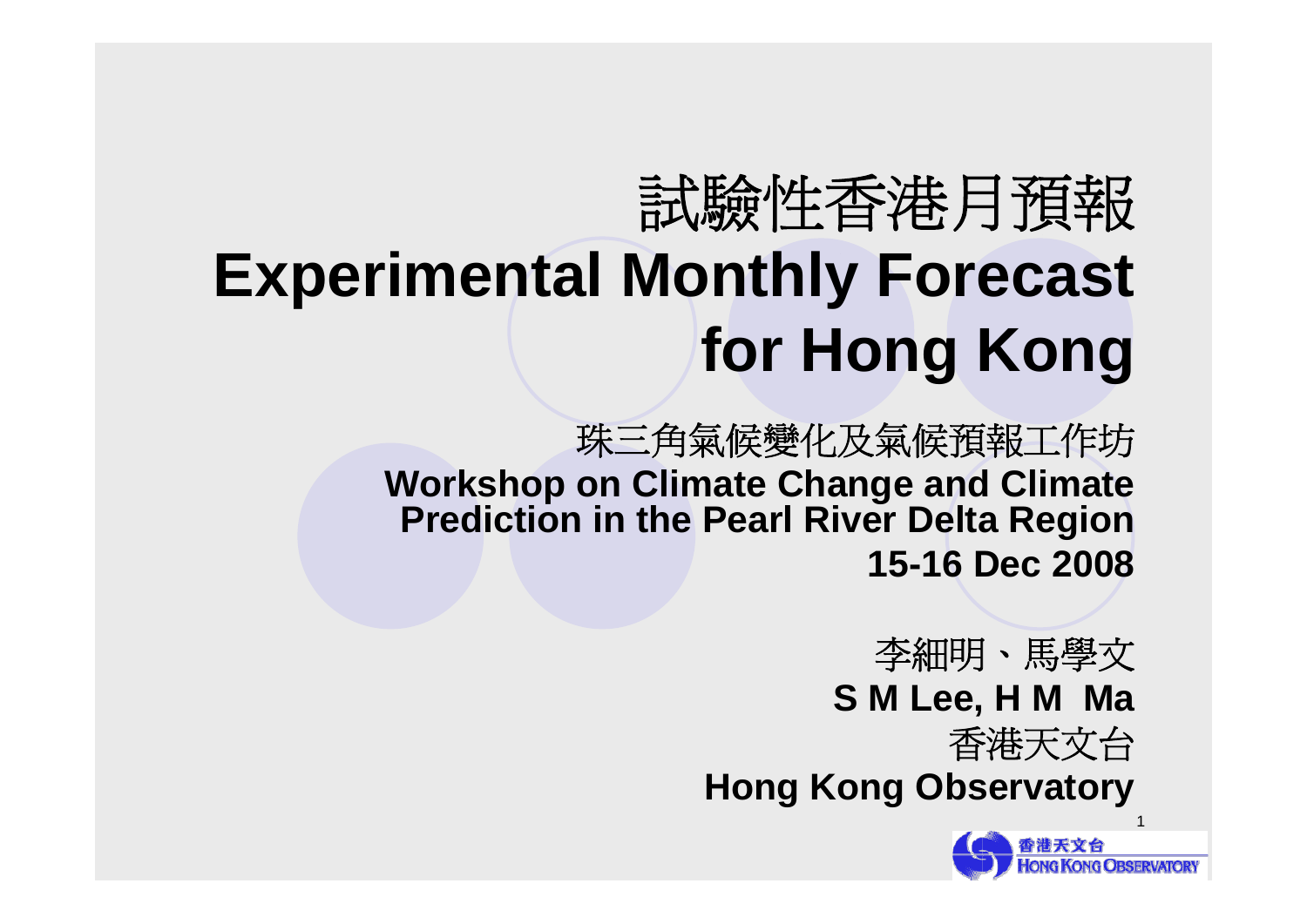## 背景資料 **Background**

- 2001 從ECPC引進一個15公里區域模式作季度預報 **Adapted a 15 km regional model from ECPC for seasonal forecasting**
- 2006 從ECPC引進一套「全球—區域」模式

**Adapted a suite of global-regional model from ECPC**

- {全球模式 **global model – 200 km (28**層 **levels)**
- {區域模式 **regional model – 15 km**
- 以NCEP/NCAR再分析數據為初始條件 **Initialised by NCEP/NCAR re-analysis data**



**ECPC – Experimental Climate Prediction Center, US**

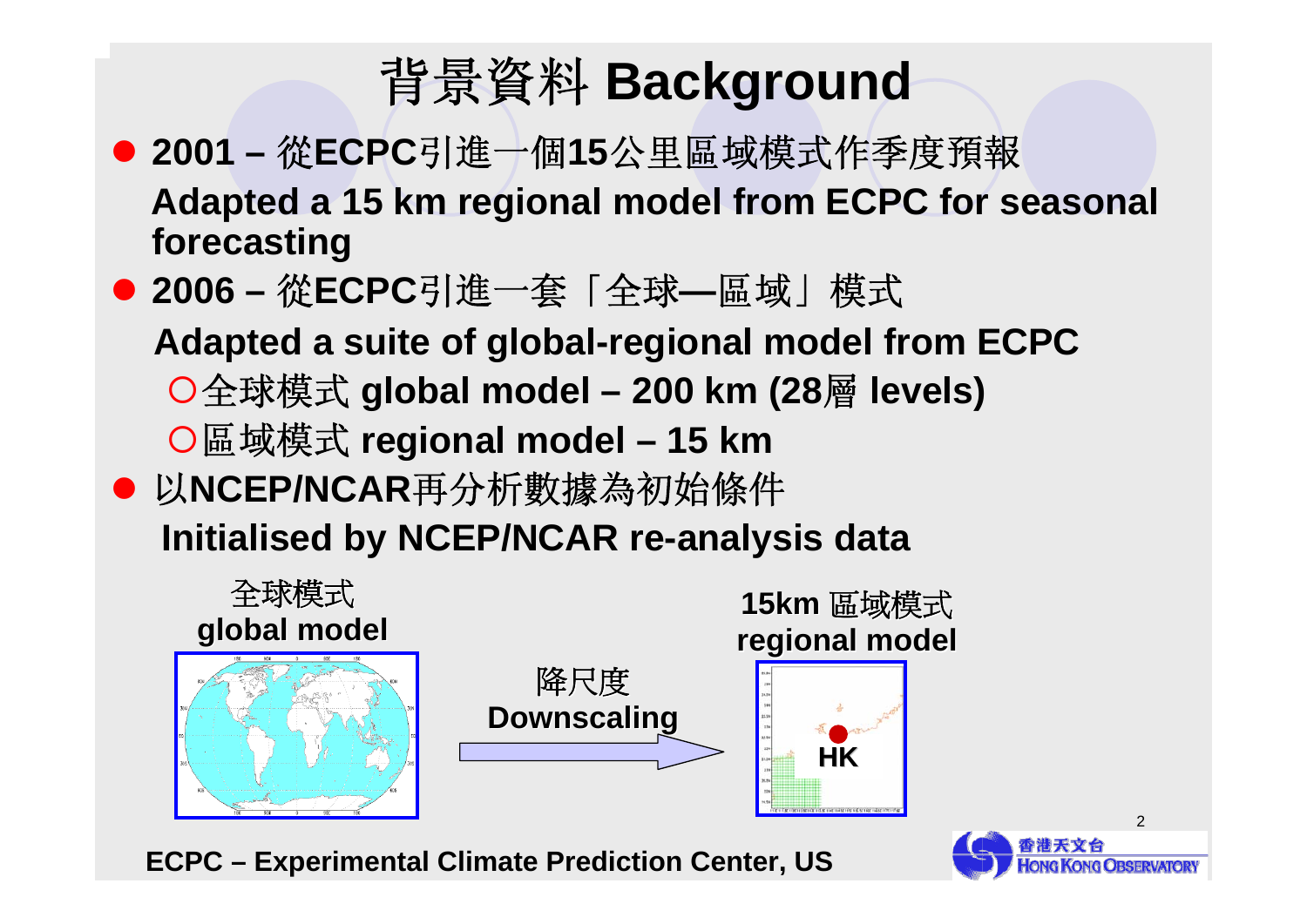

### **Station Data for Forecast Verification**



**數據來源 Data source:** 

中國氣象科學數據共享服務網 China Meteorological Data Sharing Service **System**

澳門地球物理暨氣象局 **Macao Meteorological and Geophysical Bureau Macao Meteorological and Geophysical Bureau** 

廣東省氣象局 **Guangdong Meteorological Bureau Guangdong Meteorological Bureau**

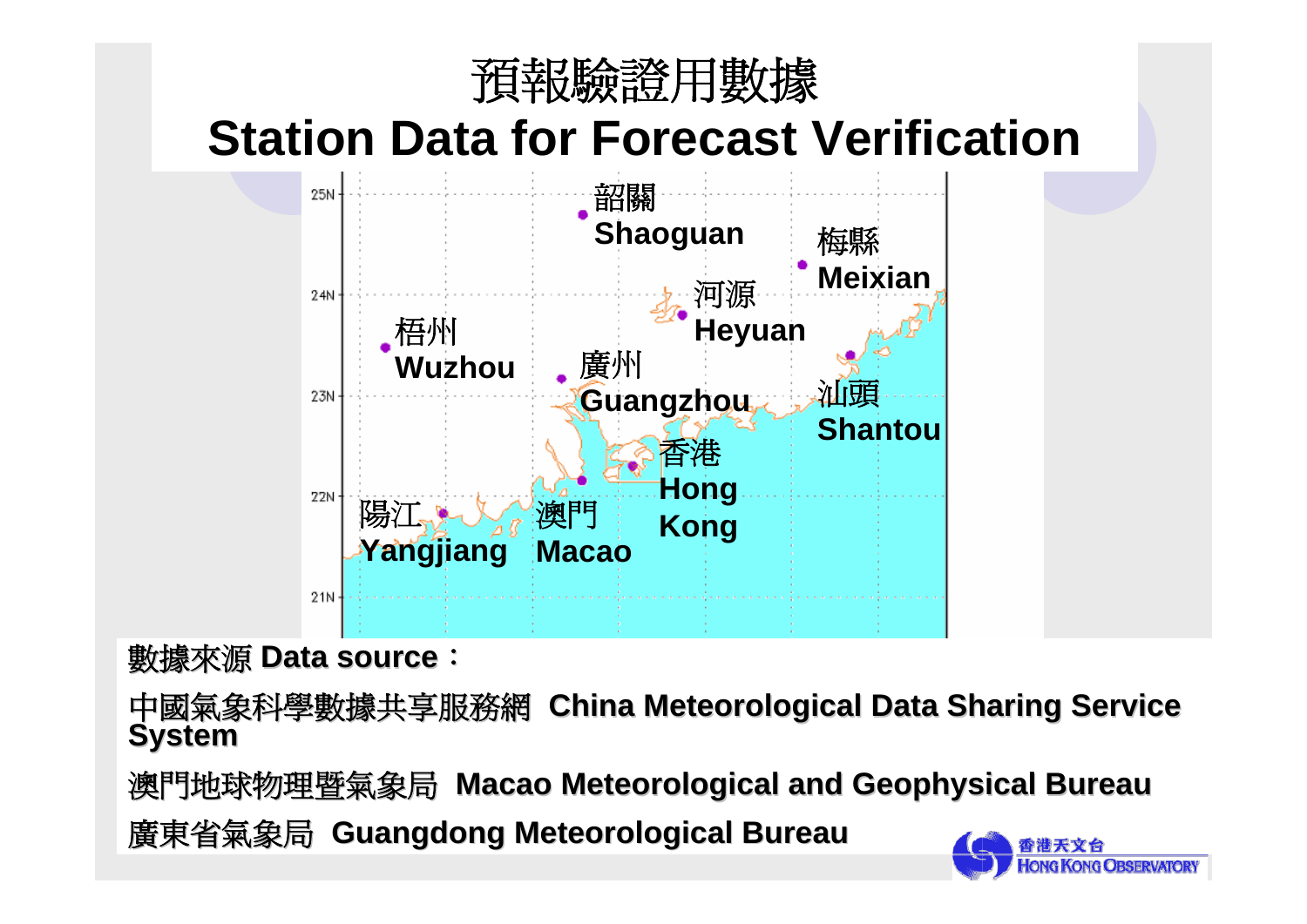## 評估預報技巧

## **To Evaluate Forecasting Skill**

**Scaled Hanssen and Kuipers score**

- **Ks = (**命中率 **–** 誤報率 **+ 1) / 2**
- $Ks = (hit rate false alarm rate + 1)/2$
- **Ks** 介乎 **0** 至 **1** 之間
- **Ks ranges between 0 and 1**

等級定義 **Definition of tercile category**: 偏高 **/** 偏多 :實況**(**預測**) >** 氣候平均 **<sup>+</sup>**方差 **/ 2** 偏低 **/** 偏少 :實況**(**預測**) <** 氣候平均 **-** 方差 **/ 2** 正常 :其餘情況 **Above normal : observation (forecast) > climatological normal + standard deviation/2Below normal : observation (forecast) < climatological normal - standard deviation/2Near normal**:**Otherwise**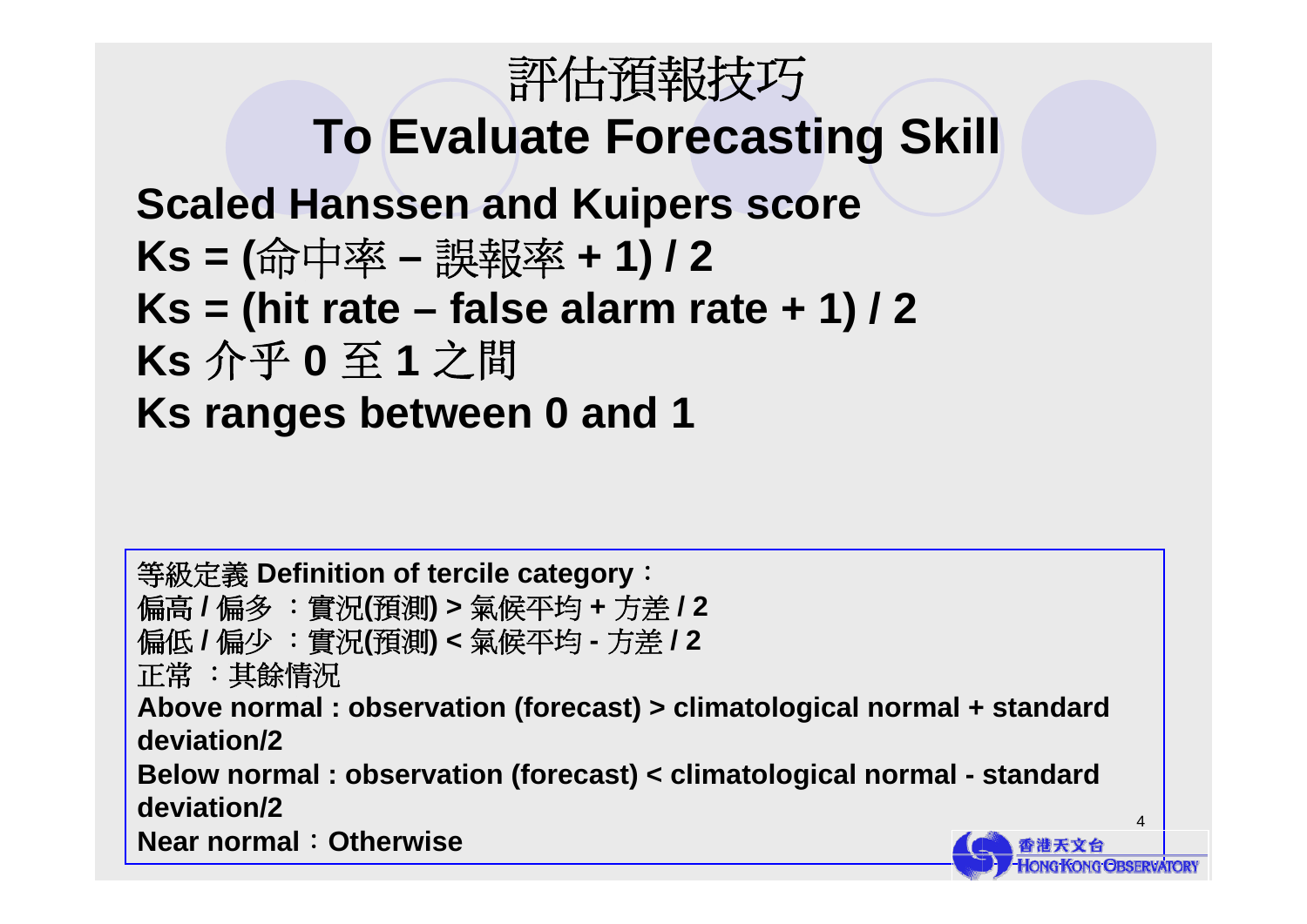### **15**公里模式的季度預報技巧 **Seasonal Forecasting Skill of the 15 km Model**

|                     | 預報偏少雨<br><b>Forecasting</b> | 預報正常雨量<br><b>Forecasting</b> | 預報偏多雨<br><b>Forecasting</b> |  |
|---------------------|-----------------------------|------------------------------|-----------------------------|--|
|                     | below-normal<br>rainfall    | near-normal<br>rainfall      | above-normal<br>rainfall    |  |
|                     | <b>Ks</b>                   | <b>Ks</b>                    | Ks                          |  |
| 春季(3-5月)            | 0.52                        | 0.49                         | 0.52                        |  |
| <b>Spring (MAM)</b> |                             |                              |                             |  |
| 夏季(6-8月)            | 0.52                        | 0.48                         | 0.59                        |  |
| <b>Summer (JJA)</b> |                             |                              |                             |  |
| 秋季(9-11月)           | 0.47                        | 0.50                         | 0.49                        |  |
| <b>Autumn (SON)</b> |                             |                              |                             |  |
| 冬季(12-2月)           | 0.46                        | 0.43                         | 0.59                        |  |
| <b>Winter (DJF)</b> |                             |                              |                             |  |

驗證時段**Verification Period : 1981-2006**

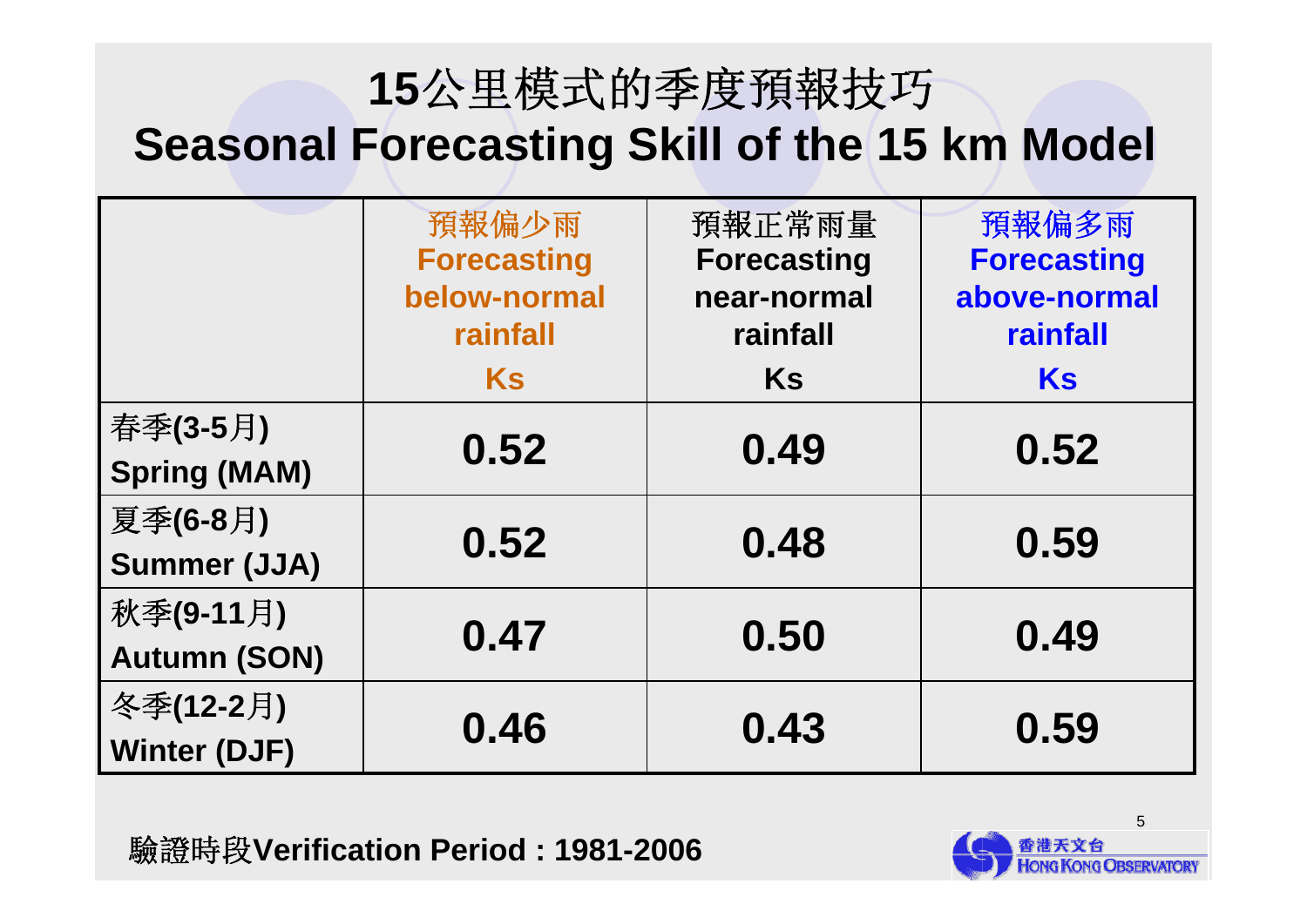## **15**公里模式的季度預報技巧 **Seasonal Forecasting Skill of the 15 km Model**

|                     | 預報偏低溫              | 預報正常氣溫             | 預報偏高溫              |  |
|---------------------|--------------------|--------------------|--------------------|--|
|                     | <b>Forecasting</b> | <b>Forecasting</b> | <b>Forecasting</b> |  |
|                     | below-normal       | near-normal        | above-normal       |  |
|                     | temperature        | temperature        | temperature        |  |
|                     | Ks                 | <b>Ks</b>          | Ks                 |  |
| 春季(3-5月)            | 0.55               | 0.50               | 0.63               |  |
| <b>Spring (MAM)</b> |                    |                    |                    |  |
| 夏季(6-8月)            | 0.58               | 0.48               | 0.54               |  |
| <b>Summer (JJA)</b> |                    |                    |                    |  |
| 秋季(9-11月)           | 0.59               | 0.50               | 0.53               |  |
| <b>Autumn (SON)</b> |                    |                    |                    |  |
| 冬季(12-2月)           | 0.60               | 0.51               |                    |  |
| <b>Winter (DJF)</b> |                    |                    | 0.60               |  |

驗證時段**Verification Period : 1981-2006**

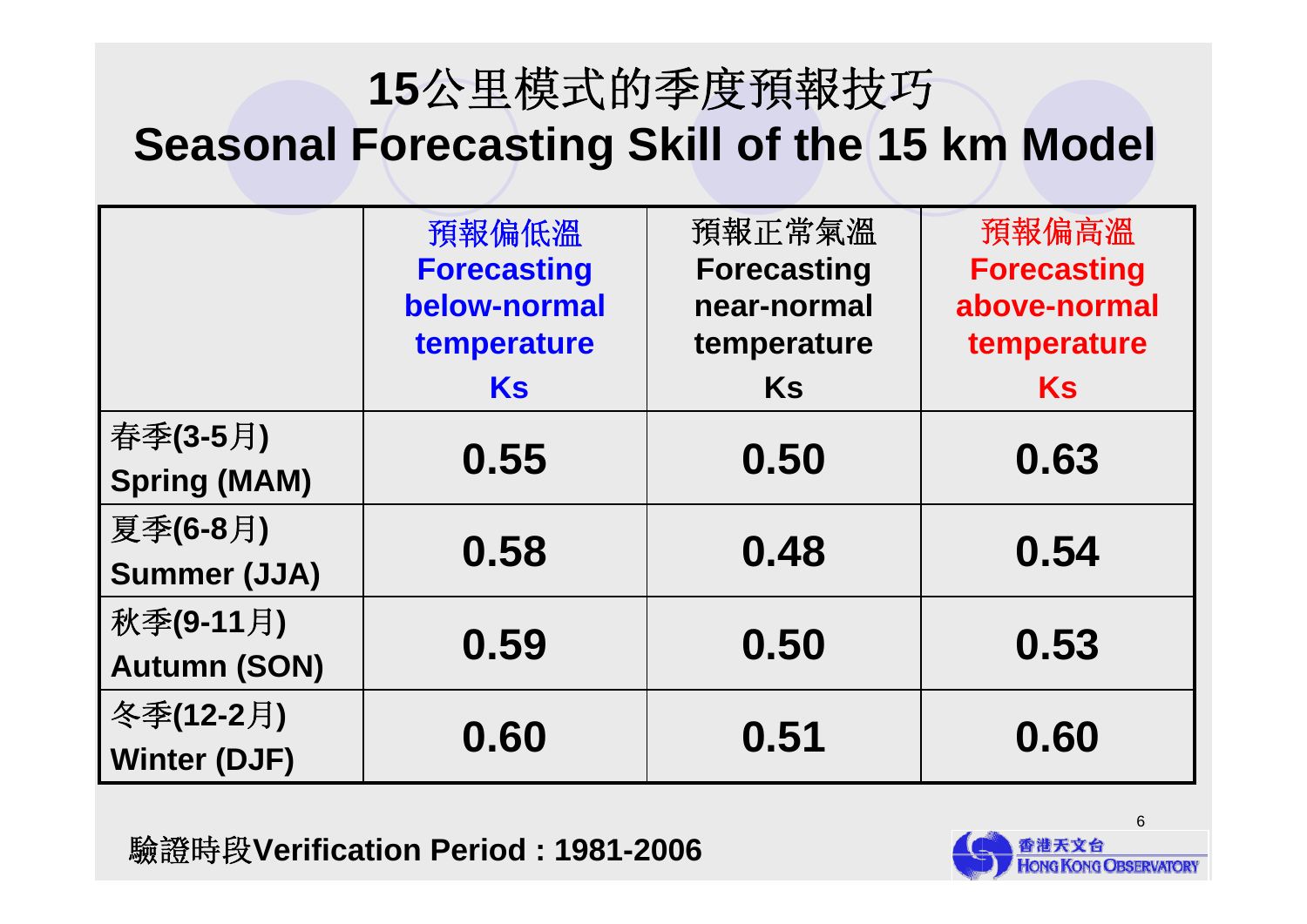## **15**公里模式高估雨量 **Over-forecast of Rainfall by the 15km Model**

- z 香港夏季平均雨量**(1971-2000)** <sup>≈</sup> **1200**毫米
- z 模式平均輸出**(1971-2000)** <sup>≈</sup> **<sup>3300</sup>**毫米
- **Average of summer rainfall in HK (1971-2000)** ≈ **1200mm**
- Average of model output (1971-2000)  $\approx$ **3300mm**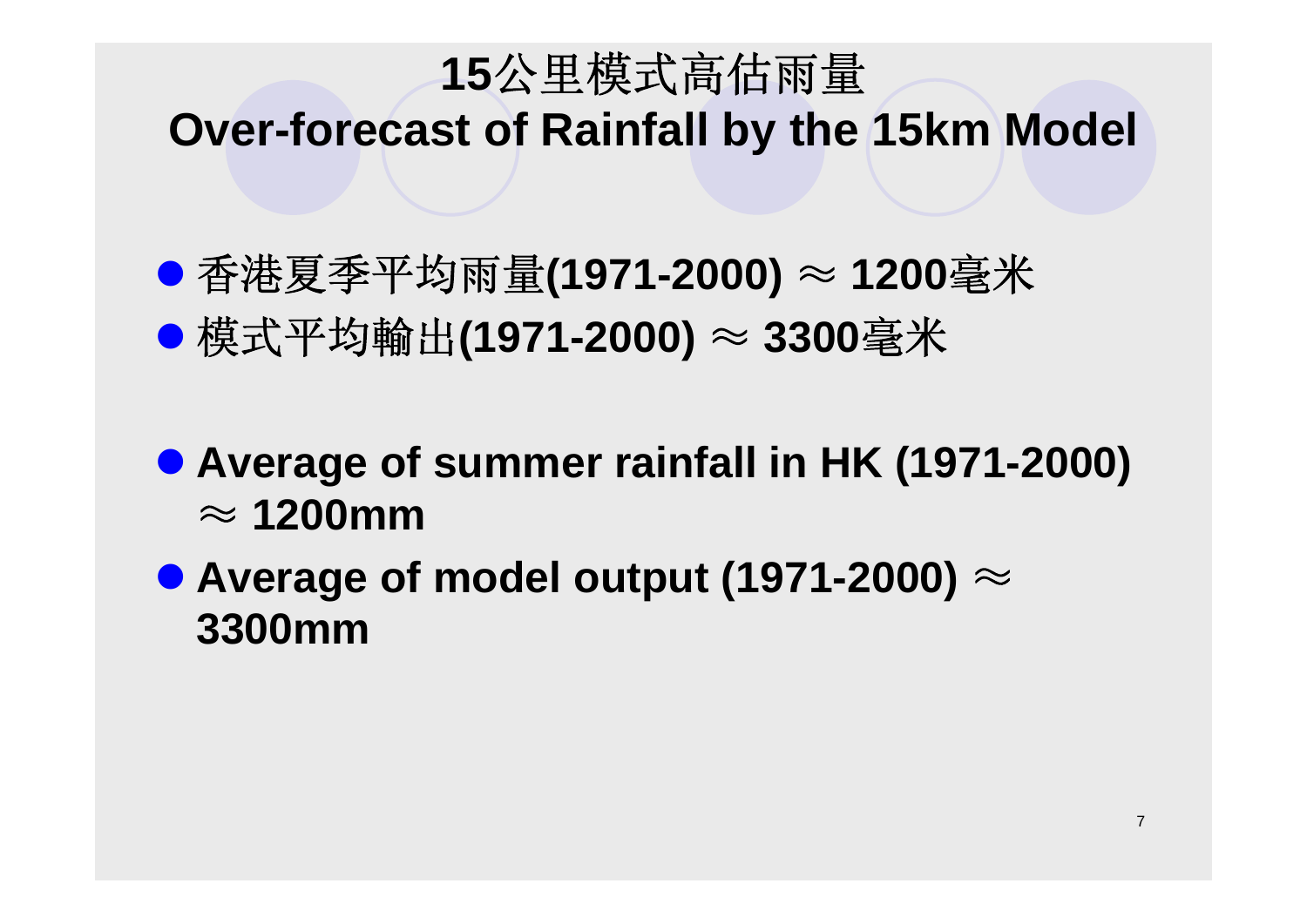

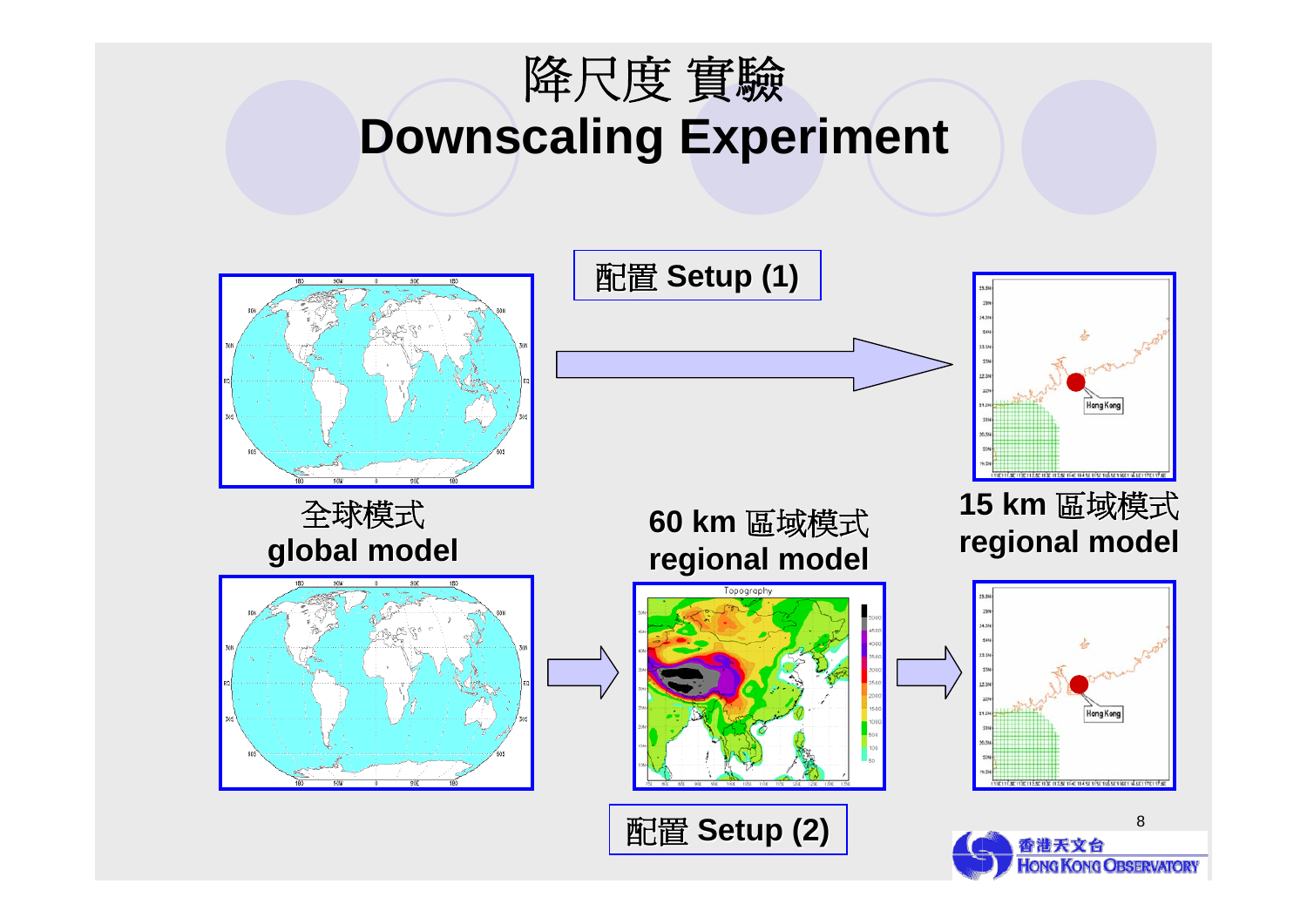## 模式預測與實況 **(1997**年**2**月雨量**)**

### **Forecast Vs Observation (rainfall of Feb 1997)**

|                       | 實況 Obs.<br>(mm) | <b>60 km</b> | 15 km (1) | 15 km (2) |
|-----------------------|-----------------|--------------|-----------|-----------|
| 香港 Hong<br>Kong       | 112             | 98           | 352       | 390       |
| 澳門 Macao              | 159             | 91           | 374       | 435       |
| 韶關<br><b>Shaoguan</b> | 97              | 179          | 429       | 387       |
| 梅縣 Mexian             | 93              | 152          | 487       | 202       |
| 梧州<br>Wuzhou          | 89              | 147          | 355       | 179       |
| 廣州<br>Guangzhou       | 106             | 136          | 785       | 491       |
| 河源 Heyuan             | 104             | 152          | 664       | 287       |
| 汕頭<br><b>Shantou</b>  | 116             | 95           | 501       | 175       |
| 陽江<br>Yangjiang       | 168             | 132          | 236       | 260       |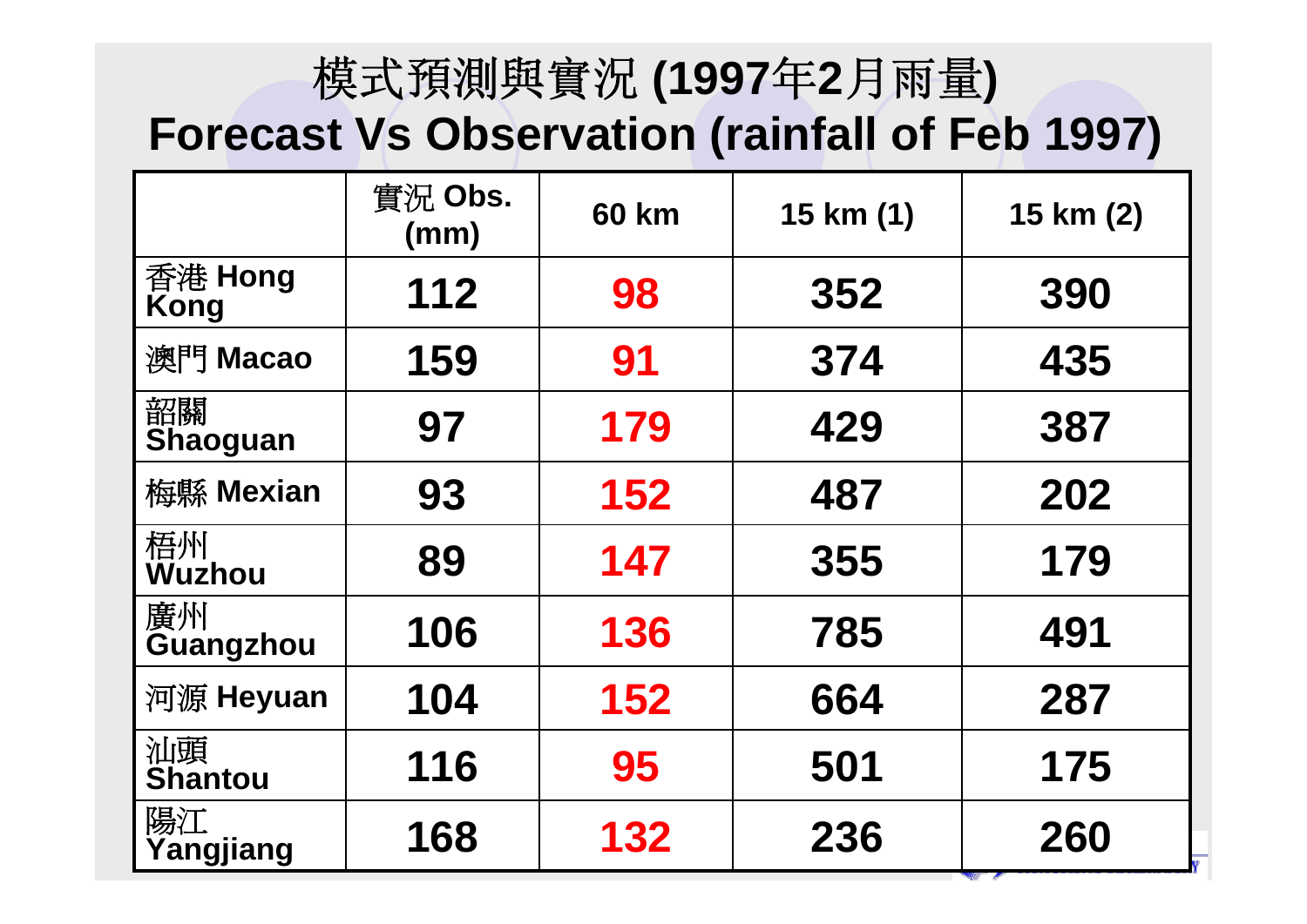## 預報技巧的比較 **Comparison of Forecasting Skill**

|            |                                              | 預報偏少雨        | 預報正常雨量                                      |              | 預報偏多雨                                        |              |
|------------|----------------------------------------------|--------------|---------------------------------------------|--------------|----------------------------------------------|--------------|
|            | <b>Forecasting below-</b><br>normal rainfall |              | <b>Forecasting near-</b><br>normal rainfall |              | <b>Forecasting above-</b><br>normal rainfall |              |
|            |                                              | Ks           | Ks                                          |              | Ks                                           |              |
|            | <b>15 km</b>                                 | <b>60 km</b> | <b>15 km</b>                                | <b>60 km</b> | <b>15 km</b>                                 | <b>60 km</b> |
| <b>MAM</b> | 0.52                                         | 0.68         | 0.49                                        | 0.57         | 0.52                                         | 0.61         |
| <b>JJA</b> | 0.52                                         | 0.50         | 0.48                                        | 0.47         | 0.59                                         | 0.43         |
| <b>SON</b> | 0.47                                         | 0.52         | 0.50                                        | 0.51         | 0.49                                         | 0.50         |
| <b>DJF</b> | 0.46                                         | 0.52         | 0.43                                        | 0.38         | 0.59                                         | 0.59         |

驗證時段**Verification Period : 1981-2006**

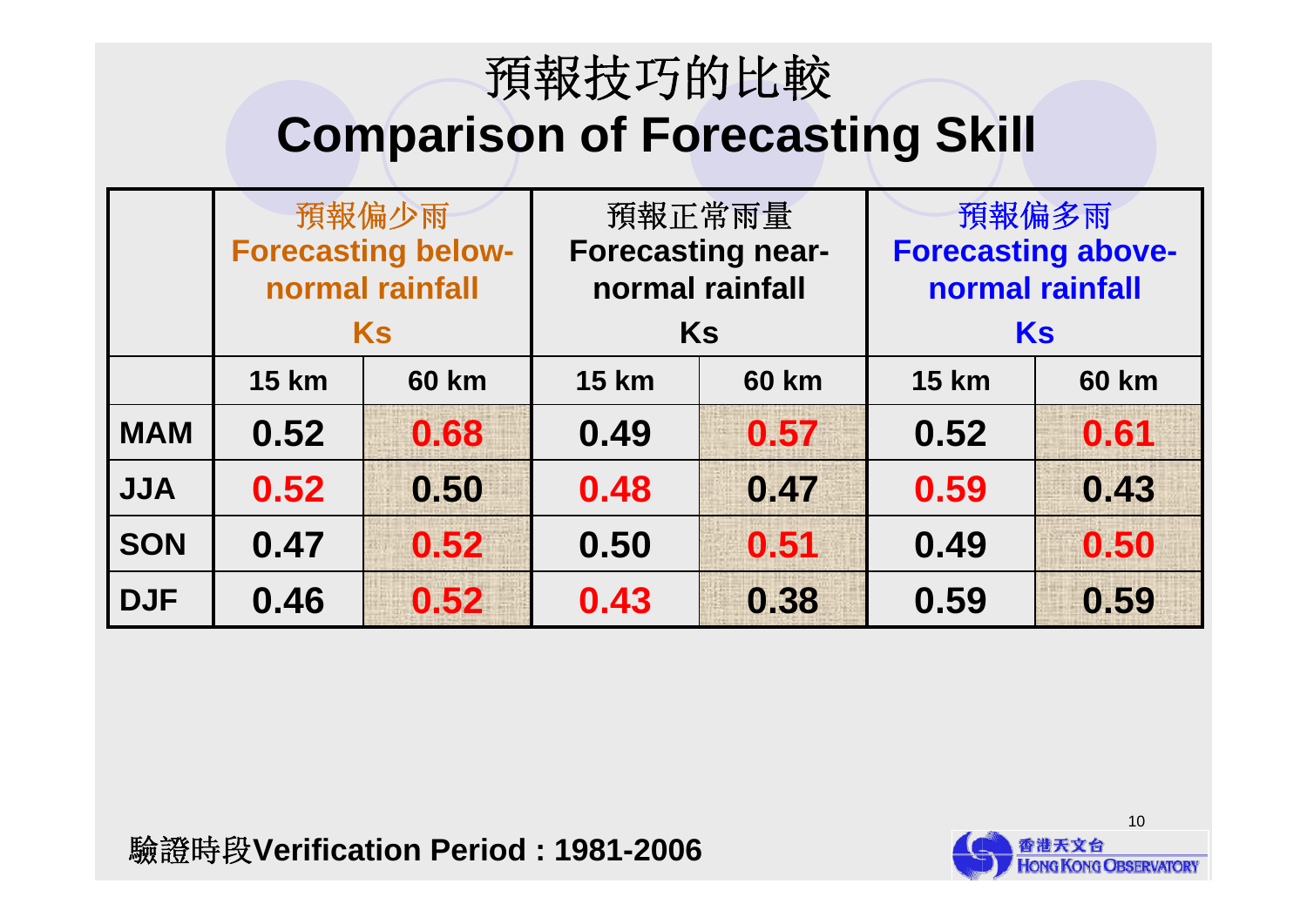## 預報技巧的比較 **Comparison of Forecasting Skill**

|            | 預報偏低溫                     |                    | 預報正常氣溫                       |      | 預報偏高溫                     |              |
|------------|---------------------------|--------------------|------------------------------|------|---------------------------|--------------|
|            | <b>Forecasting below-</b> |                    | <b>Forecasting near-</b>     |      | <b>Forecasting above-</b> |              |
|            |                           | normal temperature | normal temperature           |      | normal temperature        |              |
|            |                           | Ks                 | <b>Ks</b>                    |      | Ks                        |              |
|            | <b>15 km</b>              | <b>60 km</b>       | <b>15 km</b><br><b>60 km</b> |      | <b>15 km</b>              | <b>60 km</b> |
| <b>MAM</b> | 0.55                      | 0.62               | 0.50                         | 0.57 | 0.63                      | 0.67         |
| <b>JJA</b> | 0.58                      | 0.54               | 0.48                         | 0.56 | 0.54                      | 0.54         |
| <b>SON</b> | 0.59                      | 0.73               | 0.50                         | 0.50 | 0.53                      | 0.64         |
| <b>DJF</b> | 0.60                      | 0.53               | 0.51                         | 0.50 | 0.60                      | 0.61         |

驗證時段**Verification Period : 1981-2006**

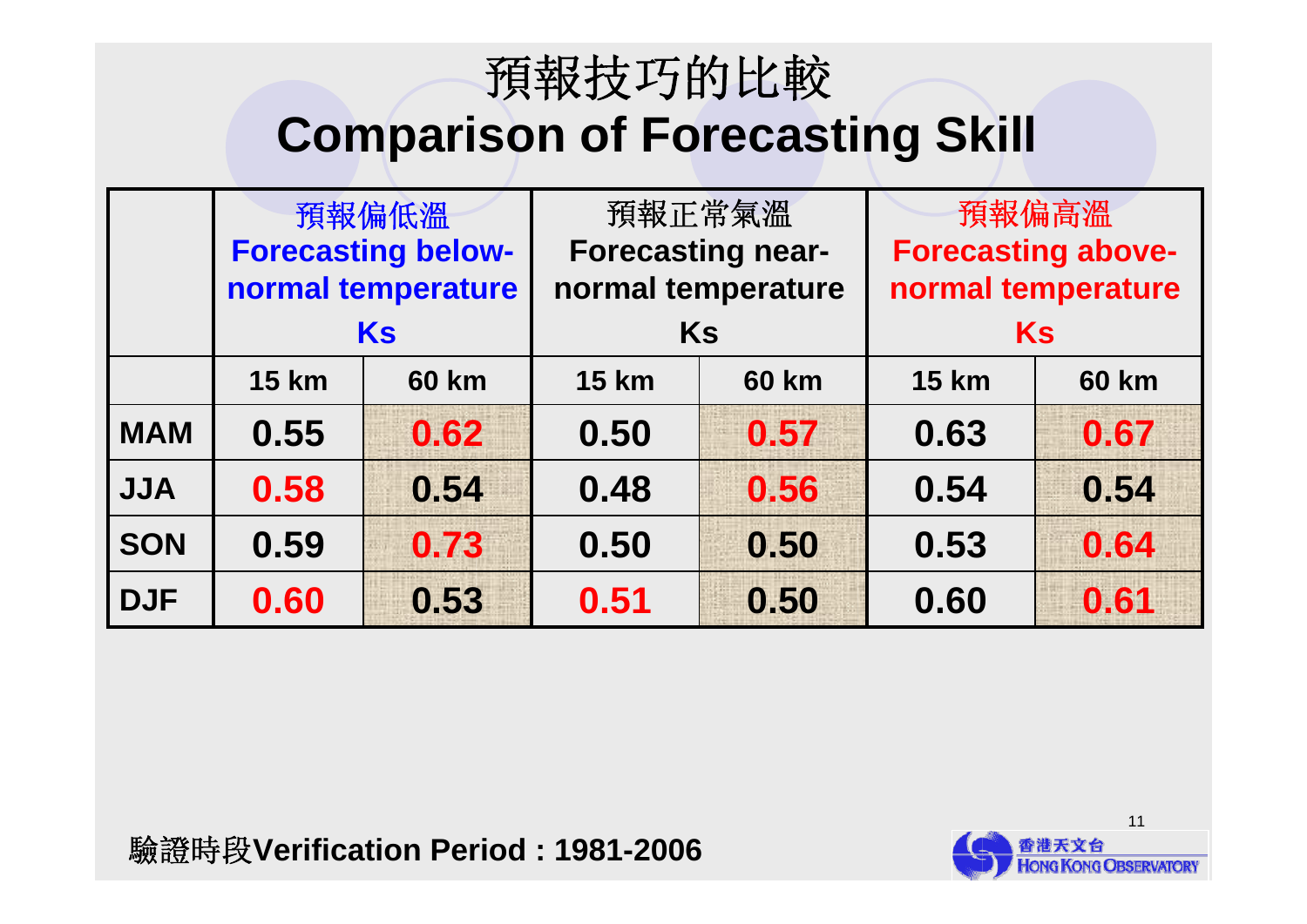## 預測香港的月平均溫度及總雨量 **Forecasting monthly mean temperature and total rainfall of Hong Kong**

- z 以天文台的實況驗證**60**公里模式的預測
- **Verify the 60km model forecast against HKO obs.**
- 驗證時段 verification period: 1997-2006
- $\bullet$ **Mean Squared Skill Score (MSSS)**

$$
\begin{vmatrix} MSSS = 1 - \frac{MSE}{MSE_c} & MSE = \frac{1}{N} \sum_{i=1}^{N} (F_i - O_i)^2 & \text{F} : \text{F} \text{ in } \text{S} \text{ is } \\ 0. \text{F} \text{ in } \text{S} \text{ is } \text{F} \text{ in } \text{S} \text{ is } \text{F} \text{ in } \text{S} \text{ is } \text{F} \text{ in } \text{S} \text{ is } \text{F} \text{ in } \text{S} \text{ is } \text{F} \text{ in } \text{S} \text{ is } \text{F} \text{ in } \text{S} \text{ is } \text{F} \text{ in } \text{S} \text{ is } \text{F} \text{ in } \text{S} \text{ is } \text{F} \text{ in } \text{S} \text{ is } \text{F} \text{ in } \text{S} \text{ is } \text{F} \text{ in } \text{S} \text{ is } \text{F} \text{ in } \text{S} \text{ is } \text{F} \text{ in } \text{S} \text{ is } \text{F} \text{ in } \text{S} \text{ is } \text{F} \text{ in } \text{S} \text{ is } \text{F} \text{ in } \text{S} \text{ is } \text{F} \text{ in } \text{S} \text{ is } \text{F} \text{ in } \text{S} \text{ is } \text{F} \text{ in } \text{S} \text{ is } \text{F} \text{ in } \text{S} \text{ is } \text{F} \text{ in } \text{S} \text{ is } \text{F} \text{ in } \text{S} \text{ is } \text{F} \text{ in } \text{S} \text{ is } \text{F} \text{ in } \text{S} \text{ is } \text{F} \text{ in } \text{S} \text{ is } \text{F} \text{ in } \text{S} \text{ is } \text{F} \text{ in } \text{S} \text{ is } \text{F} \text{ in } \text{S} \text{ is } \text{F} \text{ in } \text{S} \text{ is } \text{F} \text{ in } \text{S} \text{ is } \text{F} \text{ in } \text{S} \text{ is } \text{F} \text{ in } \text{S} \text{ is } \text{F} \text{ in } \text{S} \text{ is
$$

MSE<sub>c</sub> : 以氣候平均作預測 forecast by climatology forecast by climatology **MSSS = 1 : MSSS = 1 :** 完美 **Perfect ! Perfect !**

**MSSS < 0 : MSSS < 0 :** 沒有技巧 **no skill no skill**

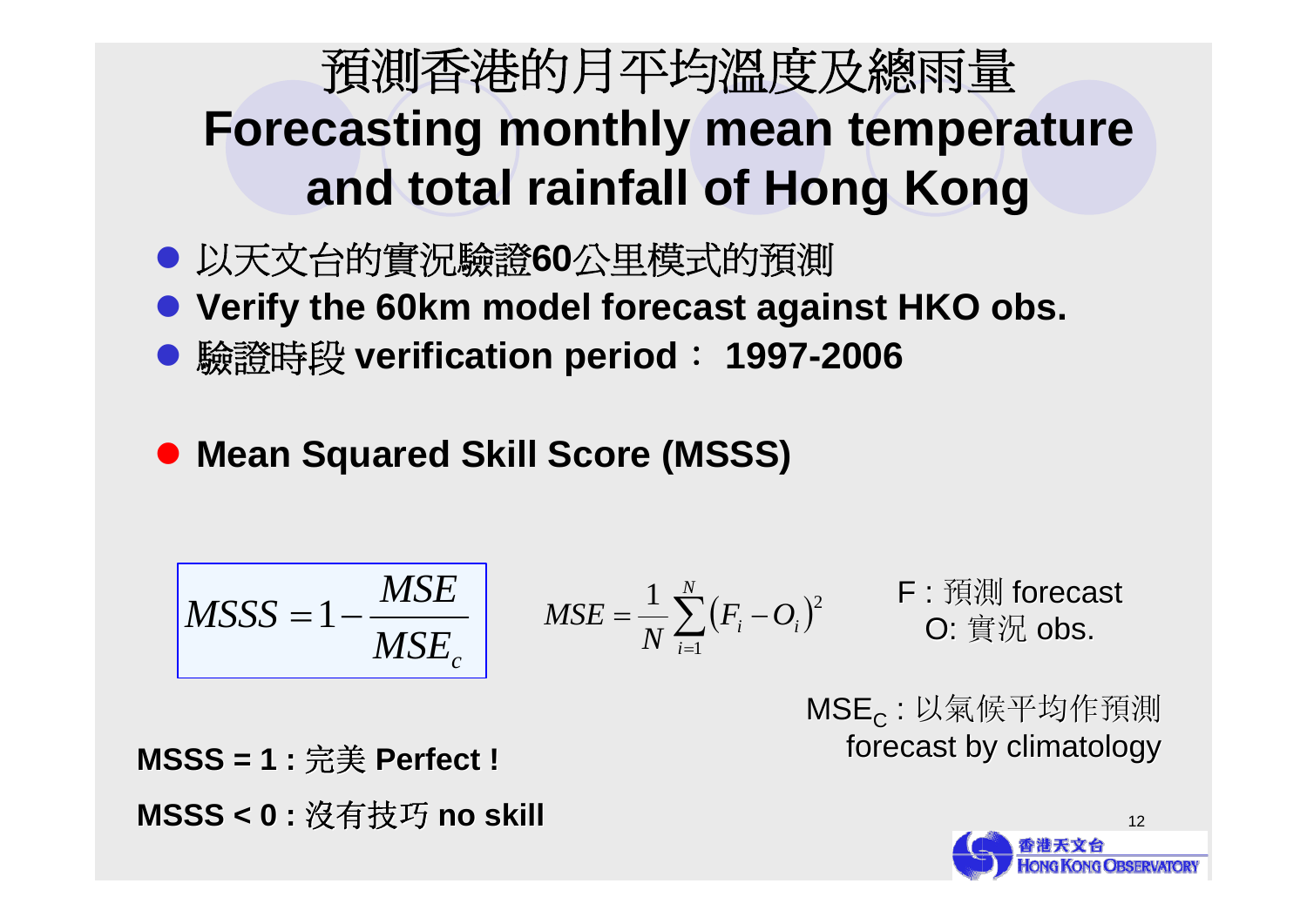

13 **Jan Feb Mar Apr May Jun Jul Aug Sep Oct Nov Dec**

**G KONG OBSERVATORY**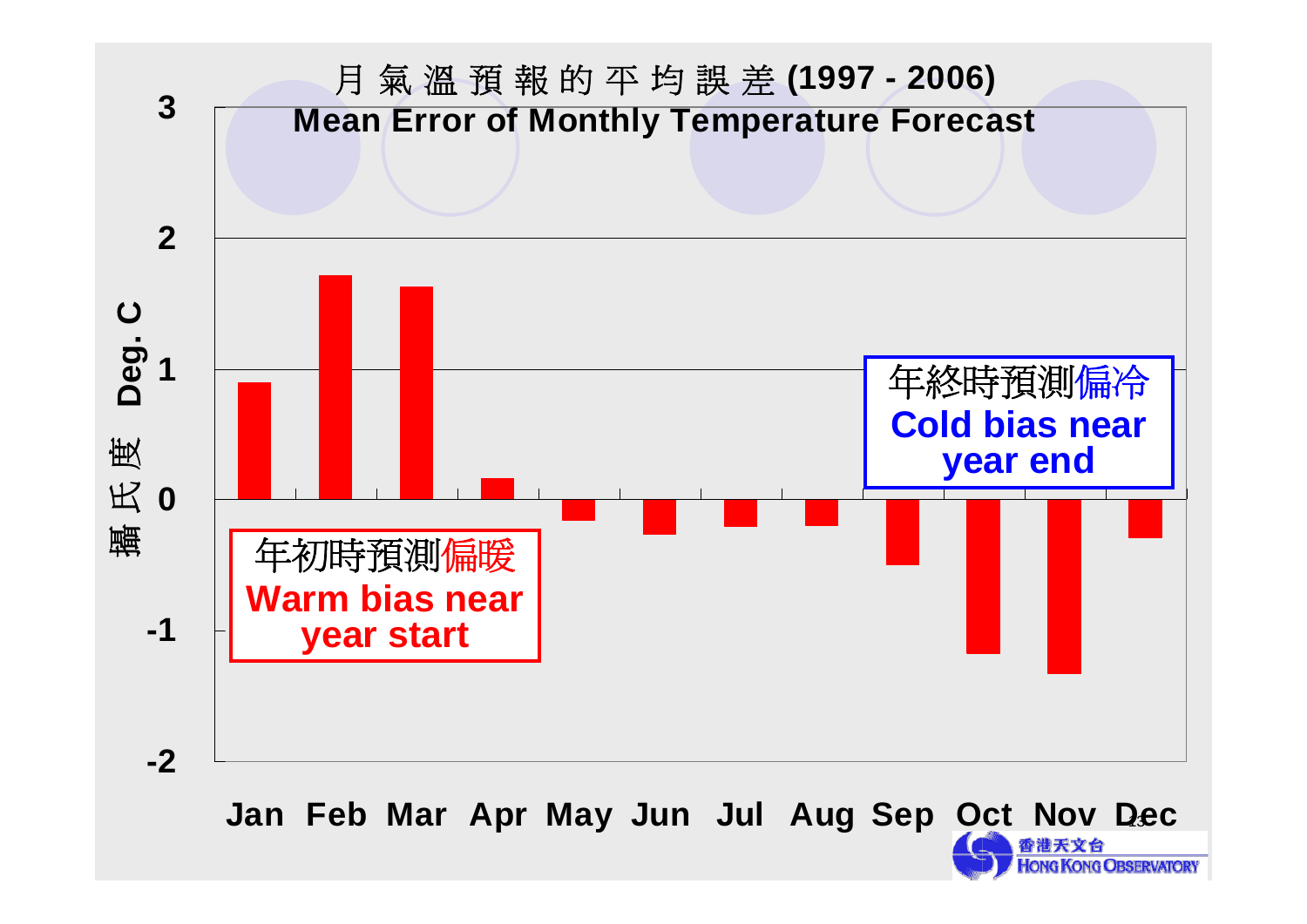

14 **Jan Feb Mar Apr May Jun Jul Aug Sep Oct Nov Dec**

**HONG KONG OBSERVATORY**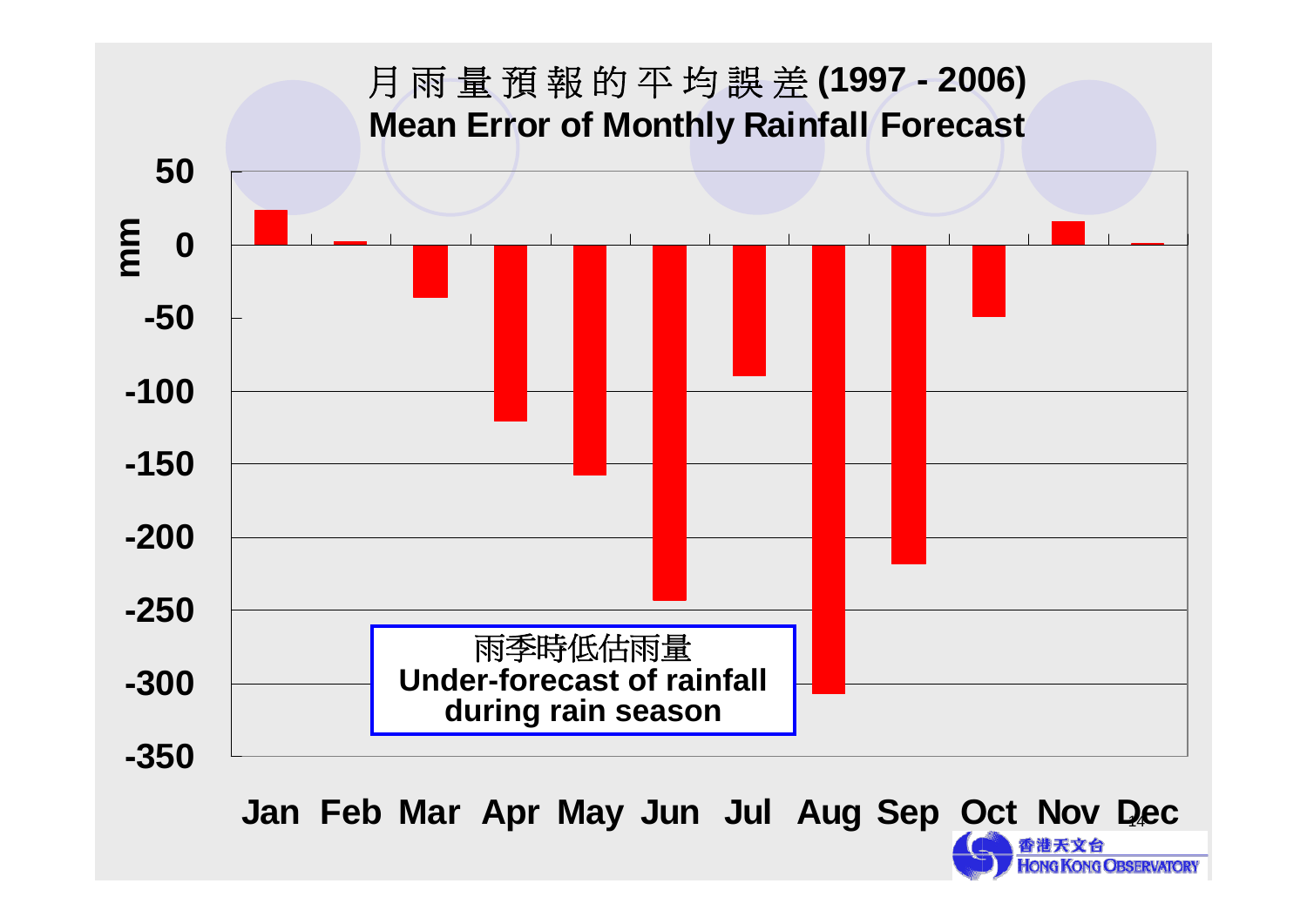

## **To Remove Systematic Bias**

## ●線性迴歸法 Linear regression ● 交叉驗證 Cross validation

|  |  |  |  |  |  |  |  | 1 2 . K-1 K K+1 N |  |
|--|--|--|--|--|--|--|--|-------------------|--|
|--|--|--|--|--|--|--|--|-------------------|--|

以第1至第K-1年及第K+1至第N年的數據建立迴歸方 程,然後預測 第 **K**年的實況

**Construct a regression equation using Construct a regression equation using obs**  forecast pairs of years 1 to K-1 and K+1 to N, **and forecast for year K using that equation. and forecast for year K using that equation.**

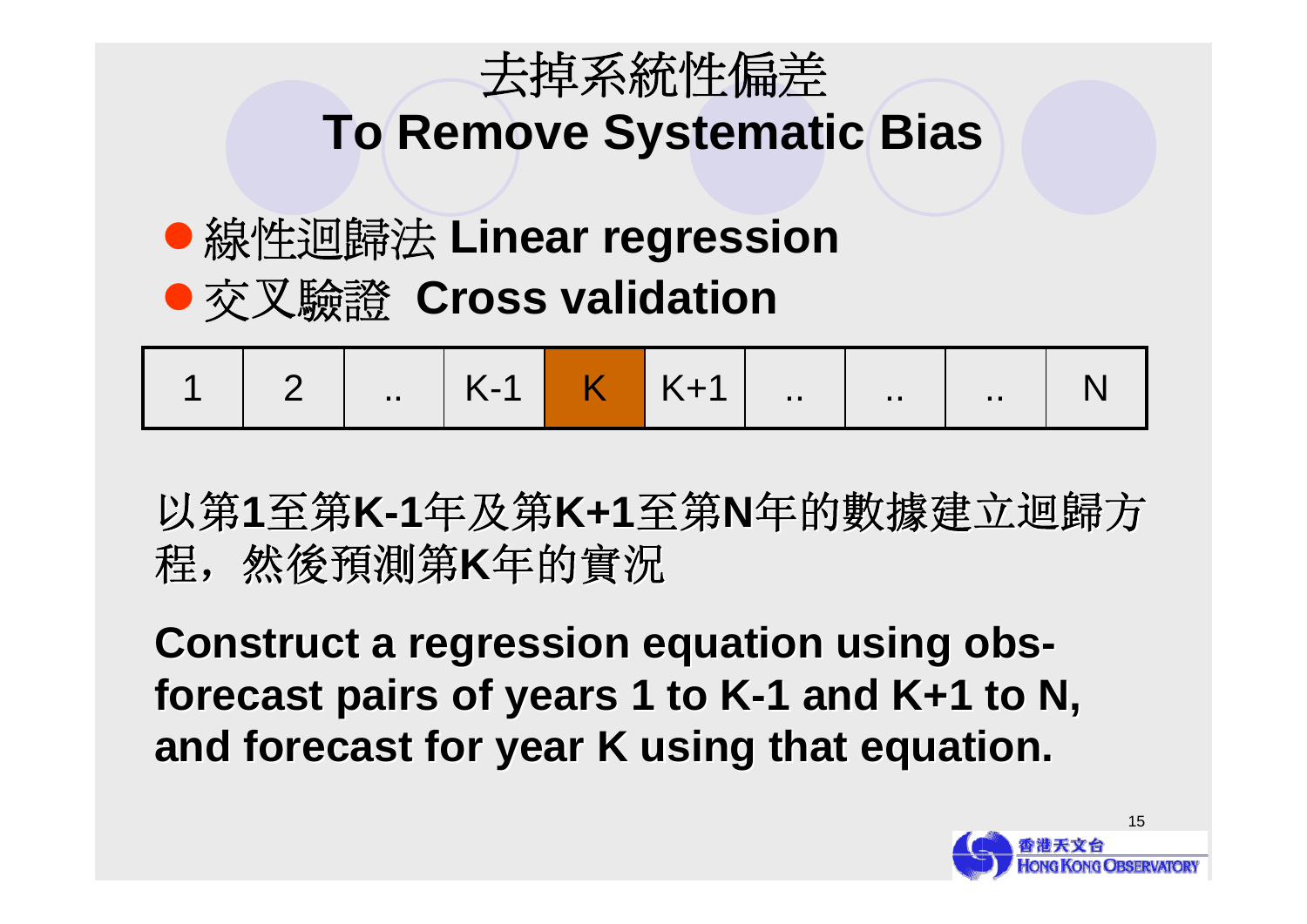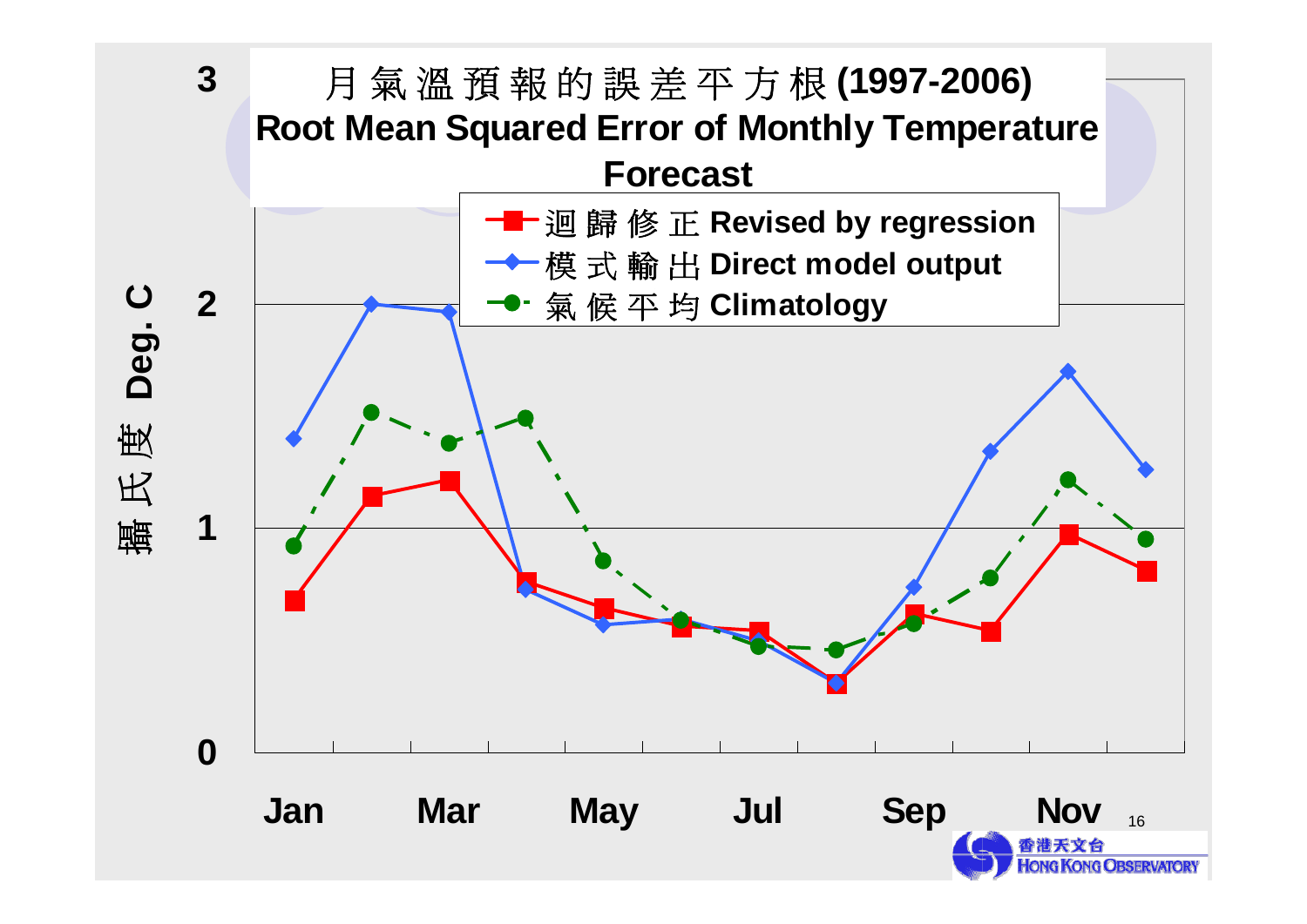

17**Jan Feb Mar Apr May Jun Jul Aug Sep Oct Nov Dec**

**NG OBSERVATORY**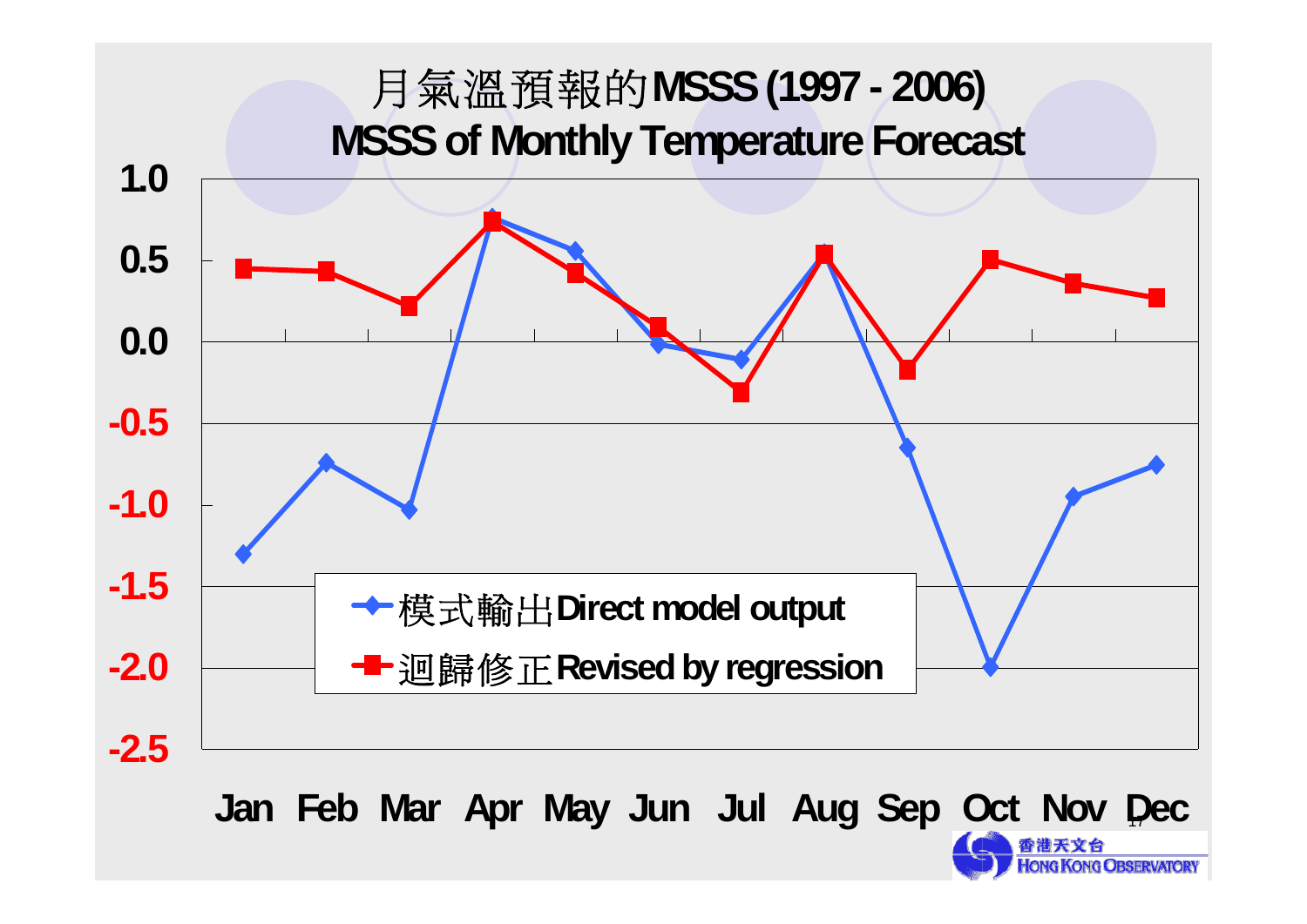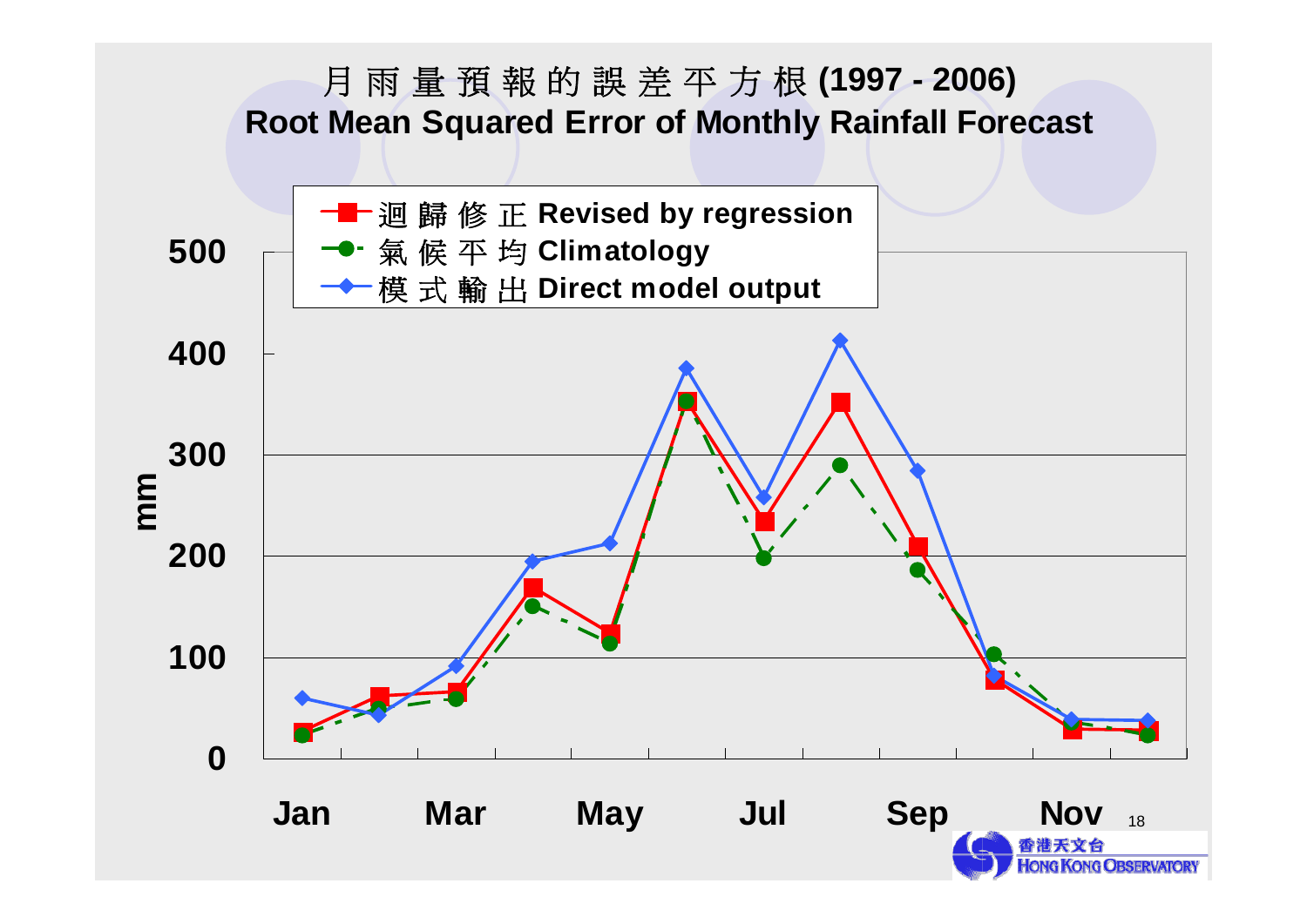![](_page_18_Figure_0.jpeg)

**Jan Feb Mar Apr May Jun Jul Aug Sep Oct Nov Dec**

![](_page_18_Picture_2.jpeg)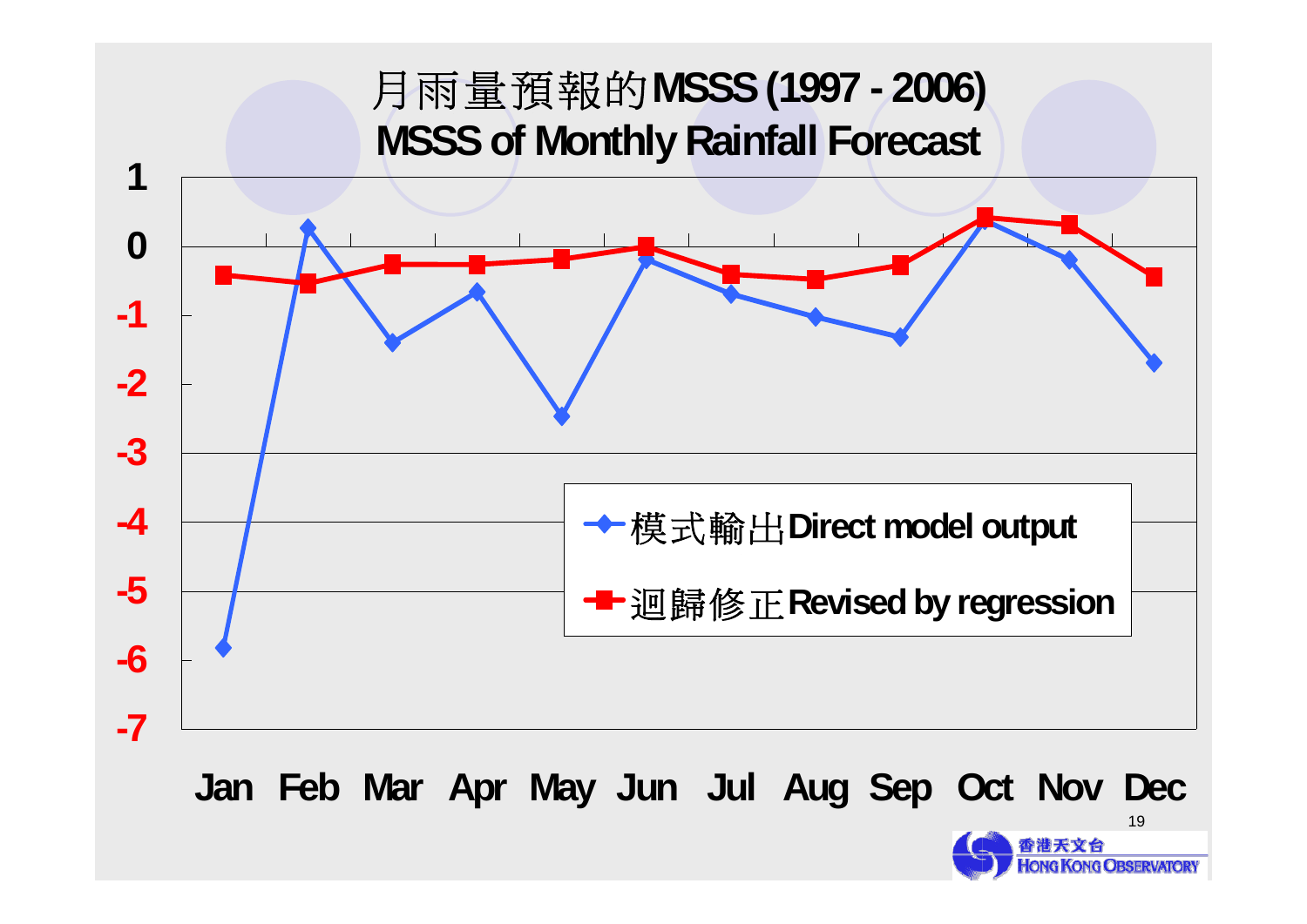#### 香港月氣溫預報

**Monthly Temperature Forecast for Hong Kong**

![](_page_19_Figure_2.jpeg)

 $20 -$ 

**KONG OBSERVATORY**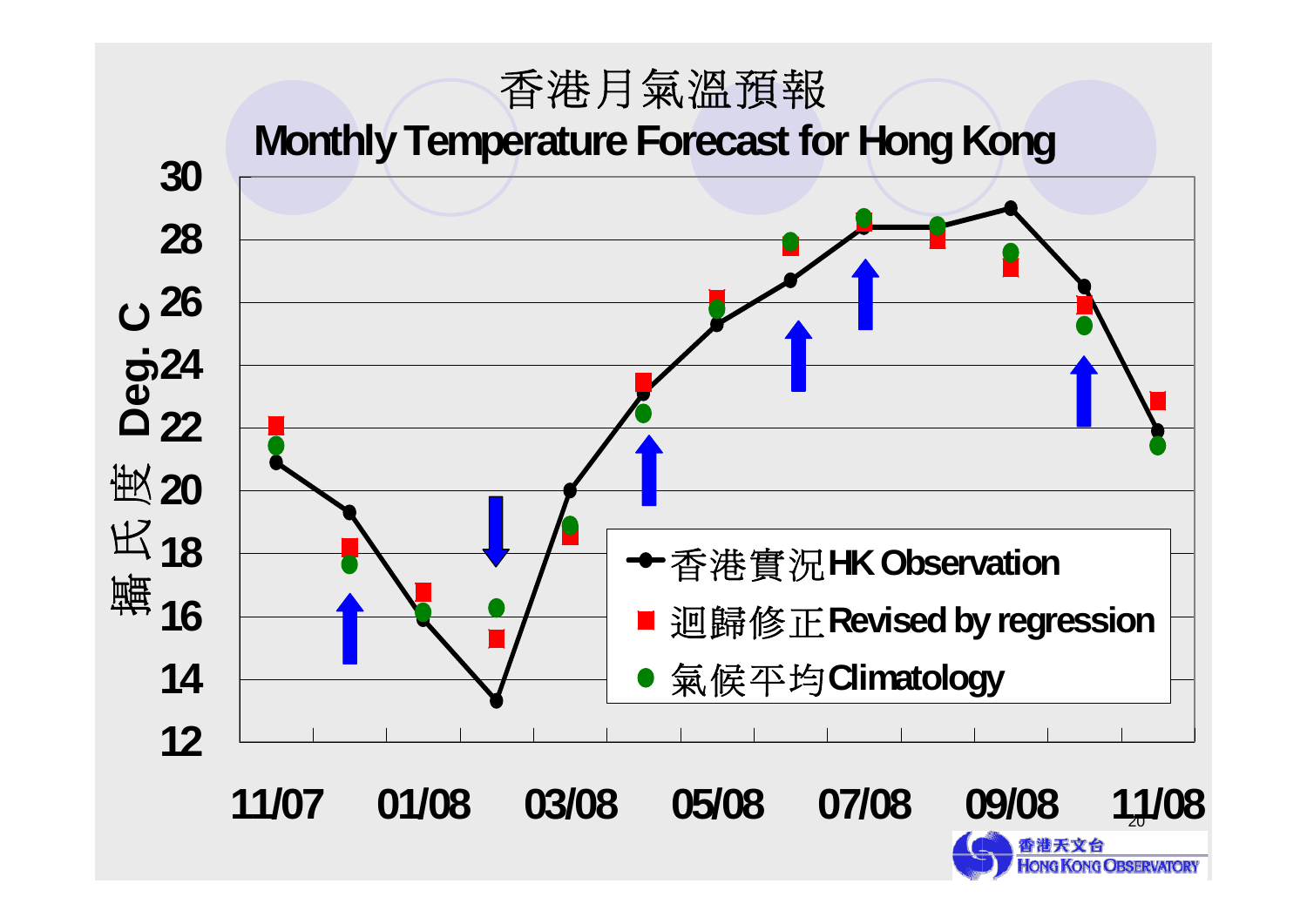#### 香港月雨量預報

#### **Monthly Rainfall Forecast for Hong Kong**

![](_page_20_Figure_2.jpeg)

**CONG OBSERVATORY**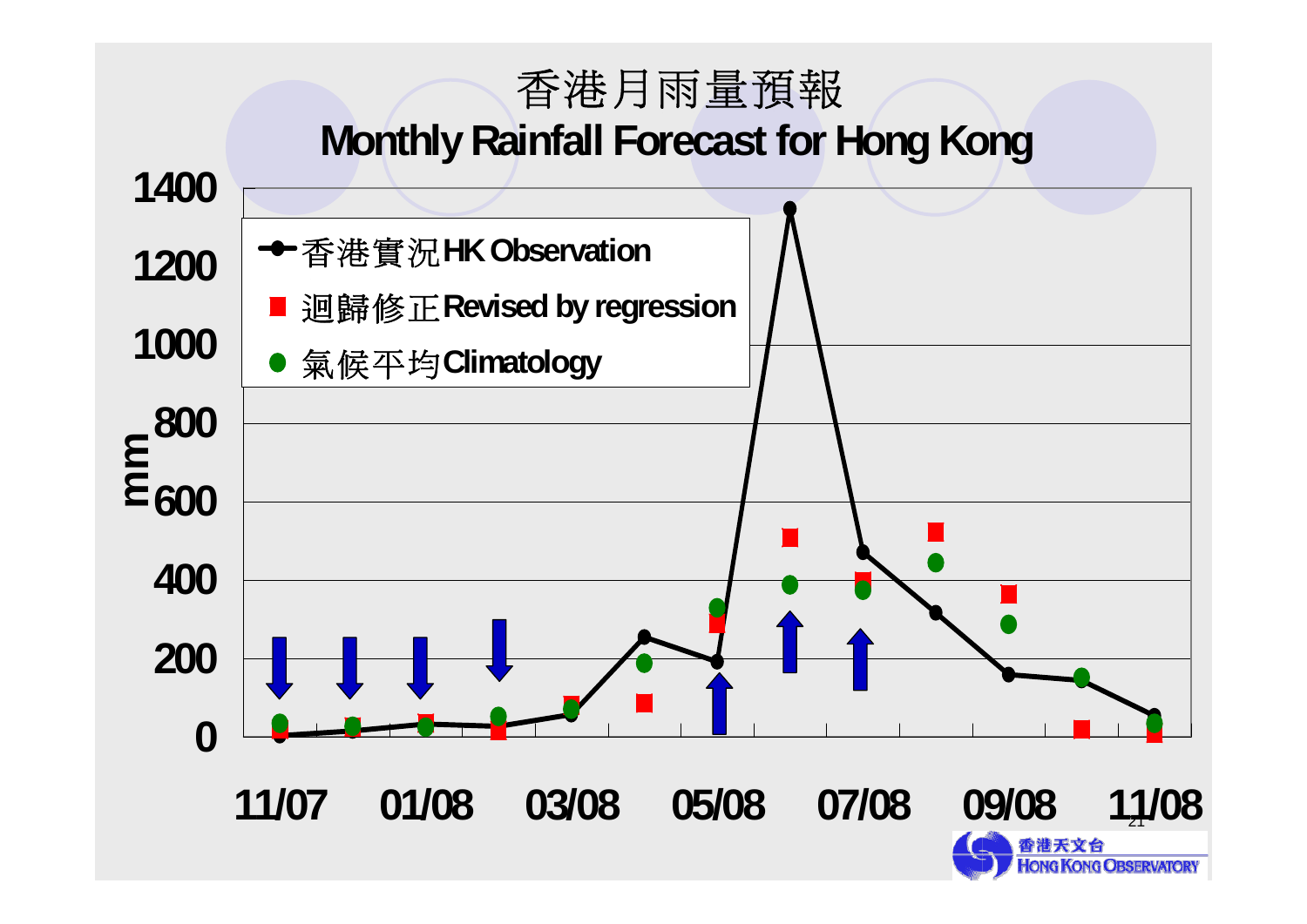![](_page_21_Figure_0.jpeg)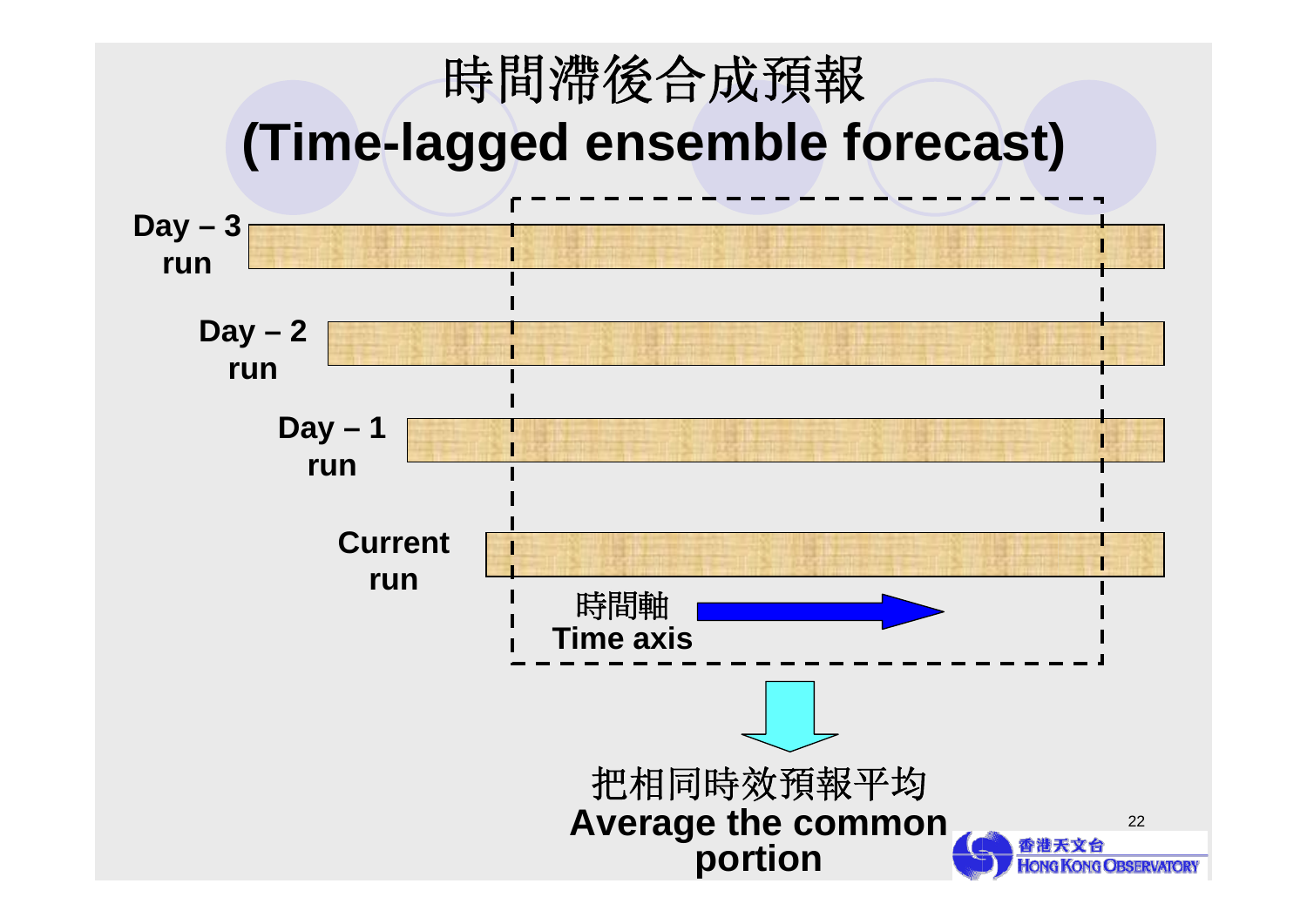#### 香港月氣溫預報

**Monthly Temperature Forecast for Hong Kong**

![](_page_22_Figure_2.jpeg)

**IONG KONG OBSERVATORY**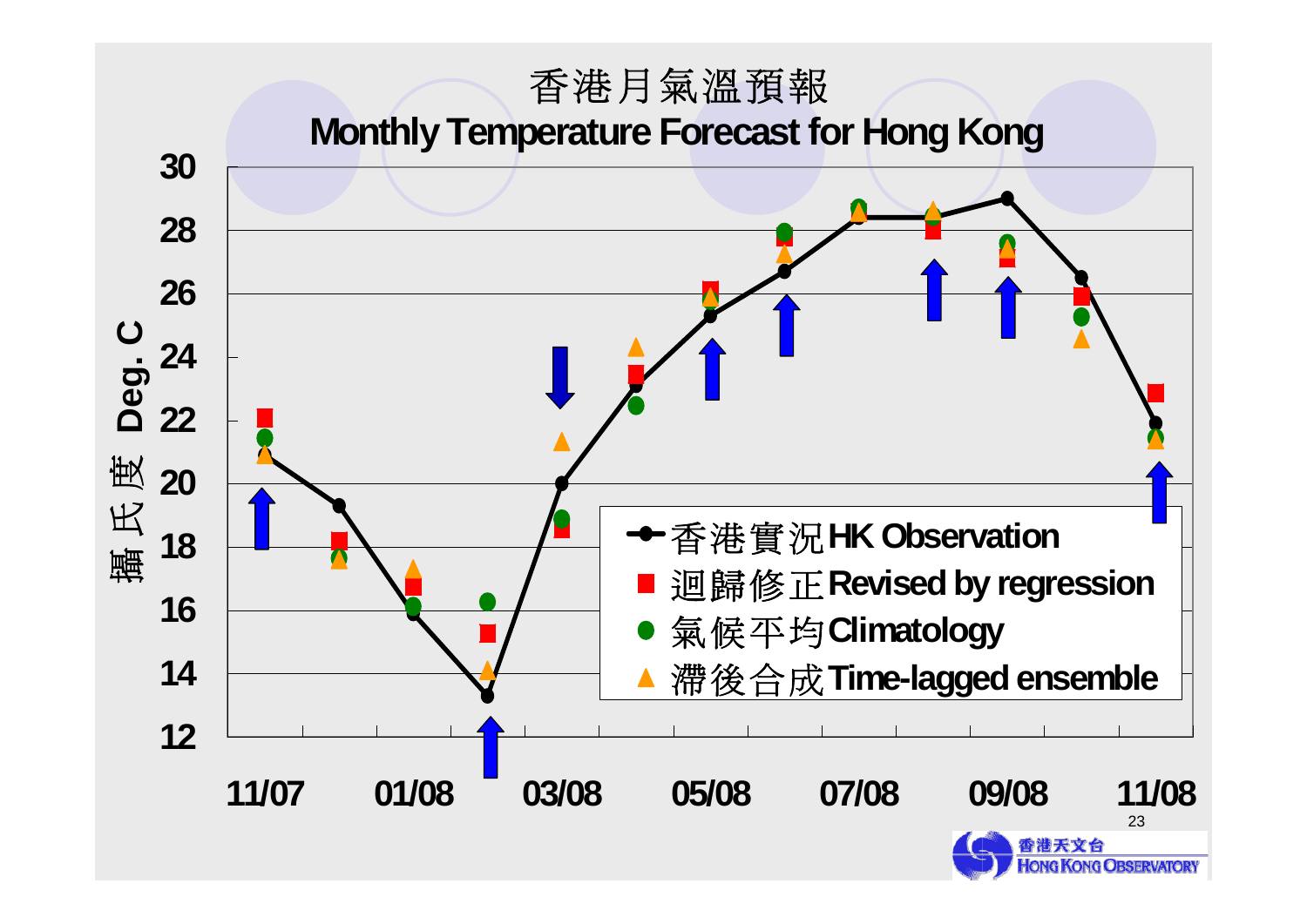### 香港月雨量預報 **Monthly Rainfall Forecast for Hong Kong**

![](_page_23_Figure_1.jpeg)

**KONG OBSERVATORY**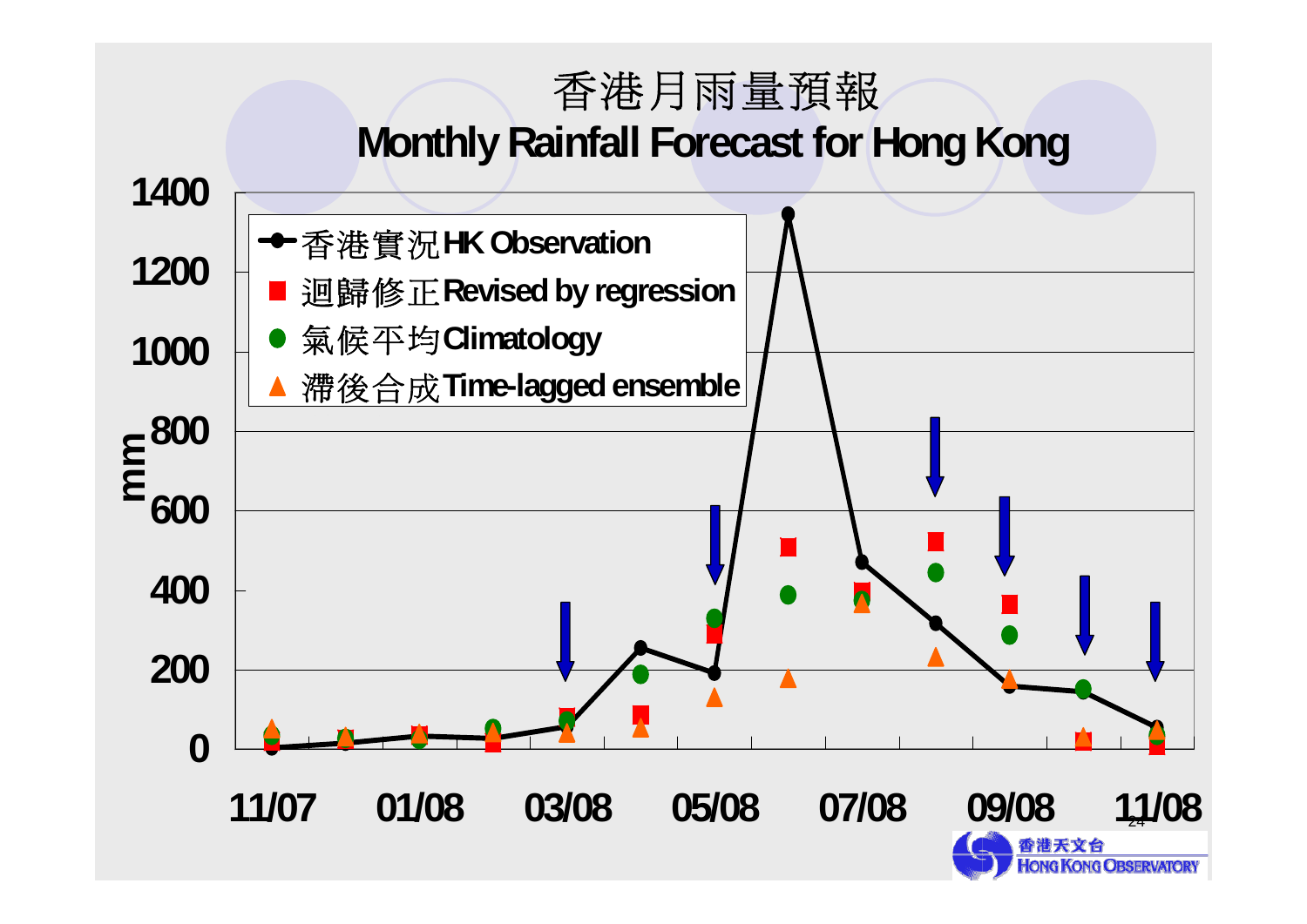![](_page_24_Figure_0.jpeg)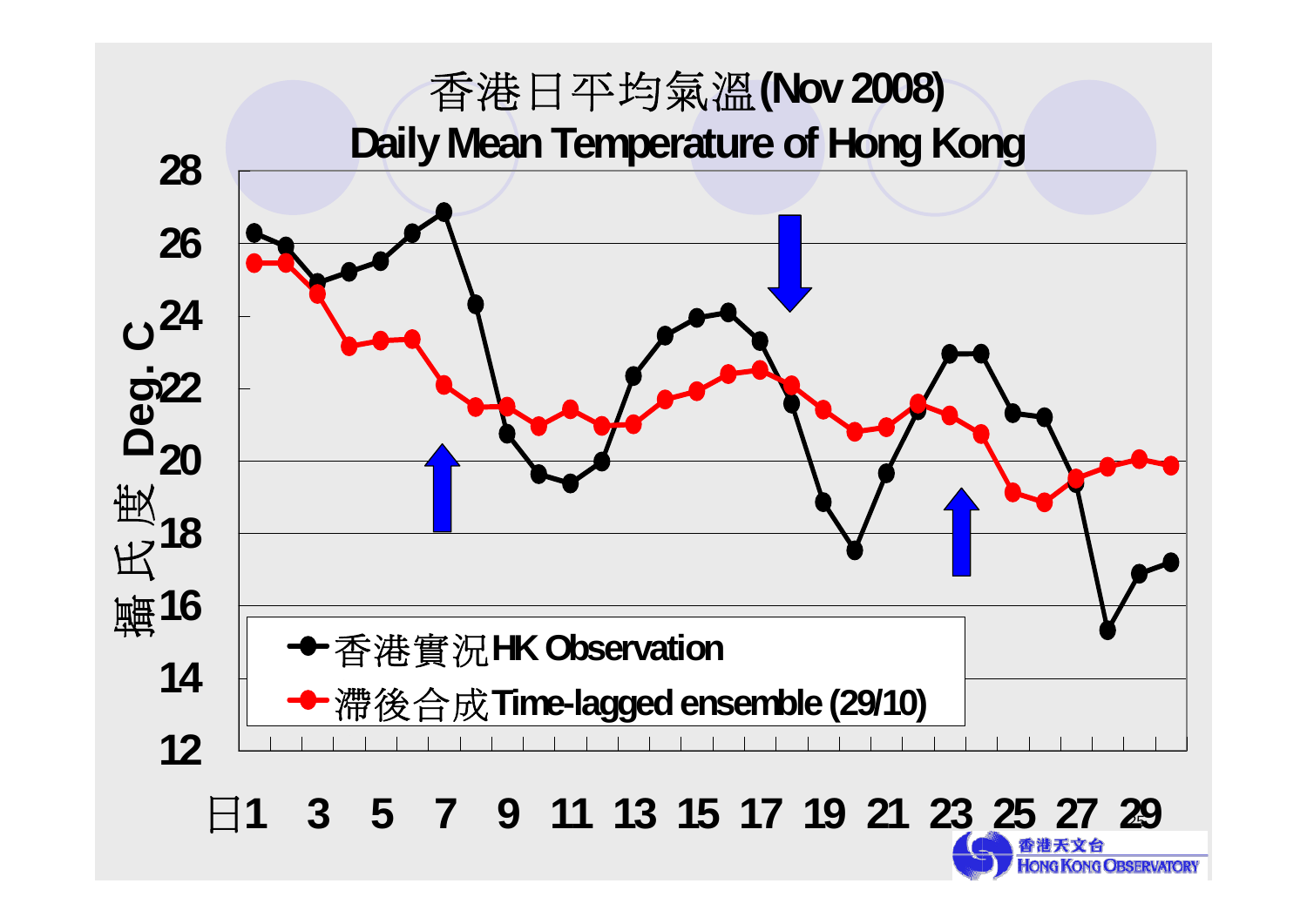![](_page_25_Figure_0.jpeg)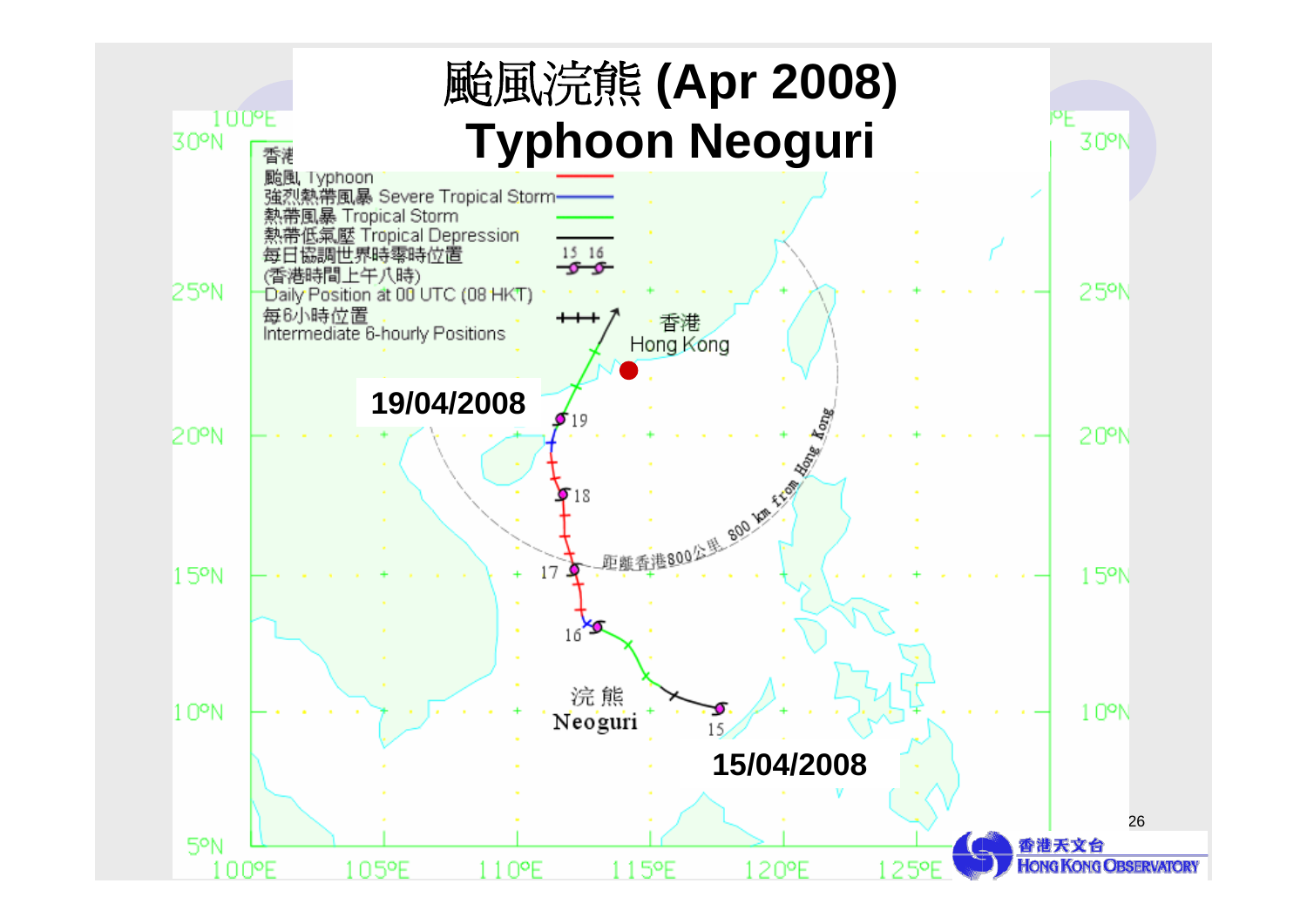## 初始時間為 **2008 0329 00 UTC** 的預報 **Forecast initialised at 2008 0329 00 UTC**

![](_page_26_Figure_1.jpeg)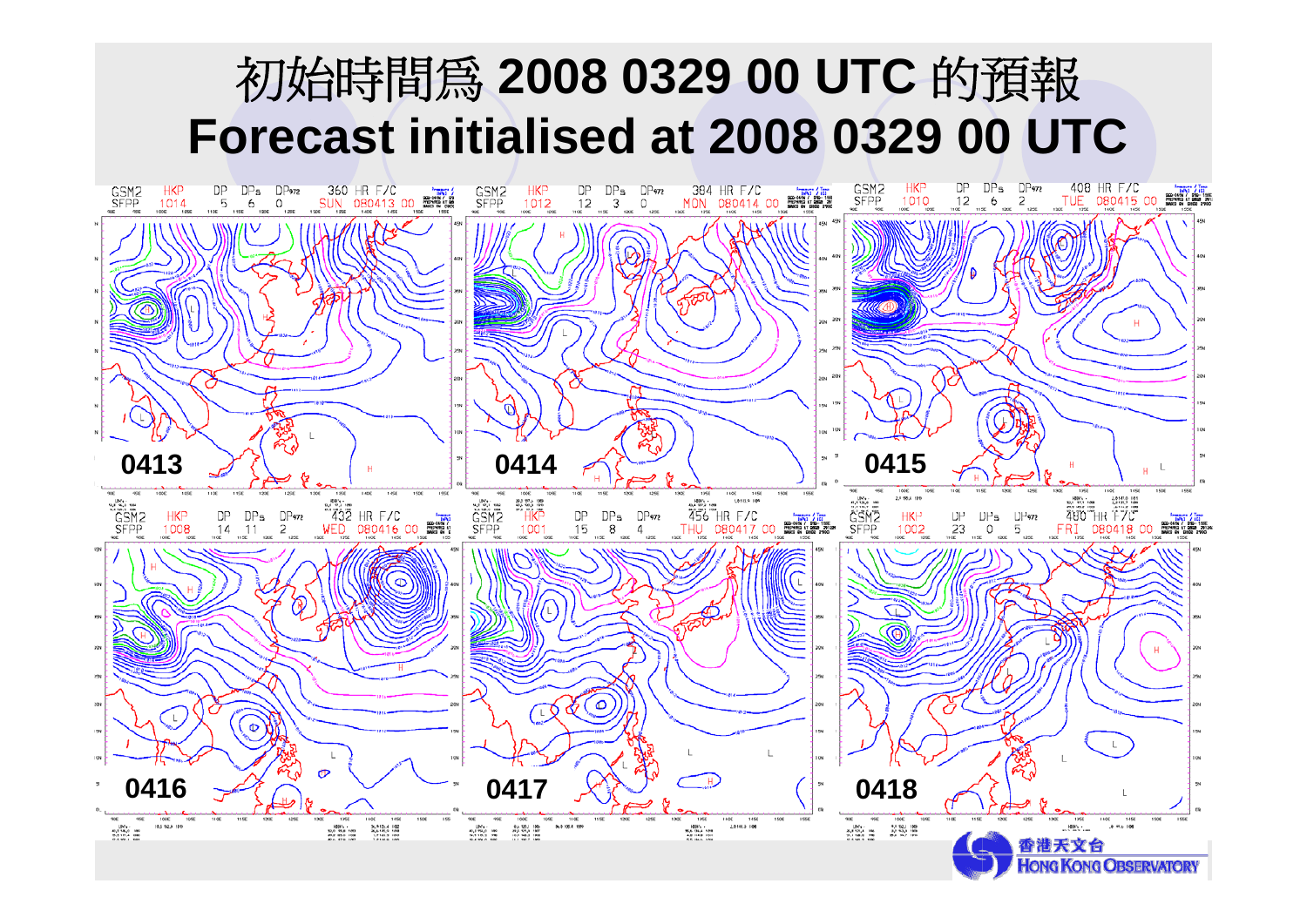## 香港月預報

## **Monthly Forecast for Hong Kong**

- z 香港月氣溫、雨量的定量預報
- 寒潮襲港的時間
- 天氣系統之演化
- 進入南海的熱帶氣旋數量和時間
- **Quantitative forecast of monthly temperature and rainfall**
- **Timing of cold surges**
- **Evolution of weather systems**
- **Number and timing of tropical cyclones entering the South China Sea**

![](_page_27_Picture_10.jpeg)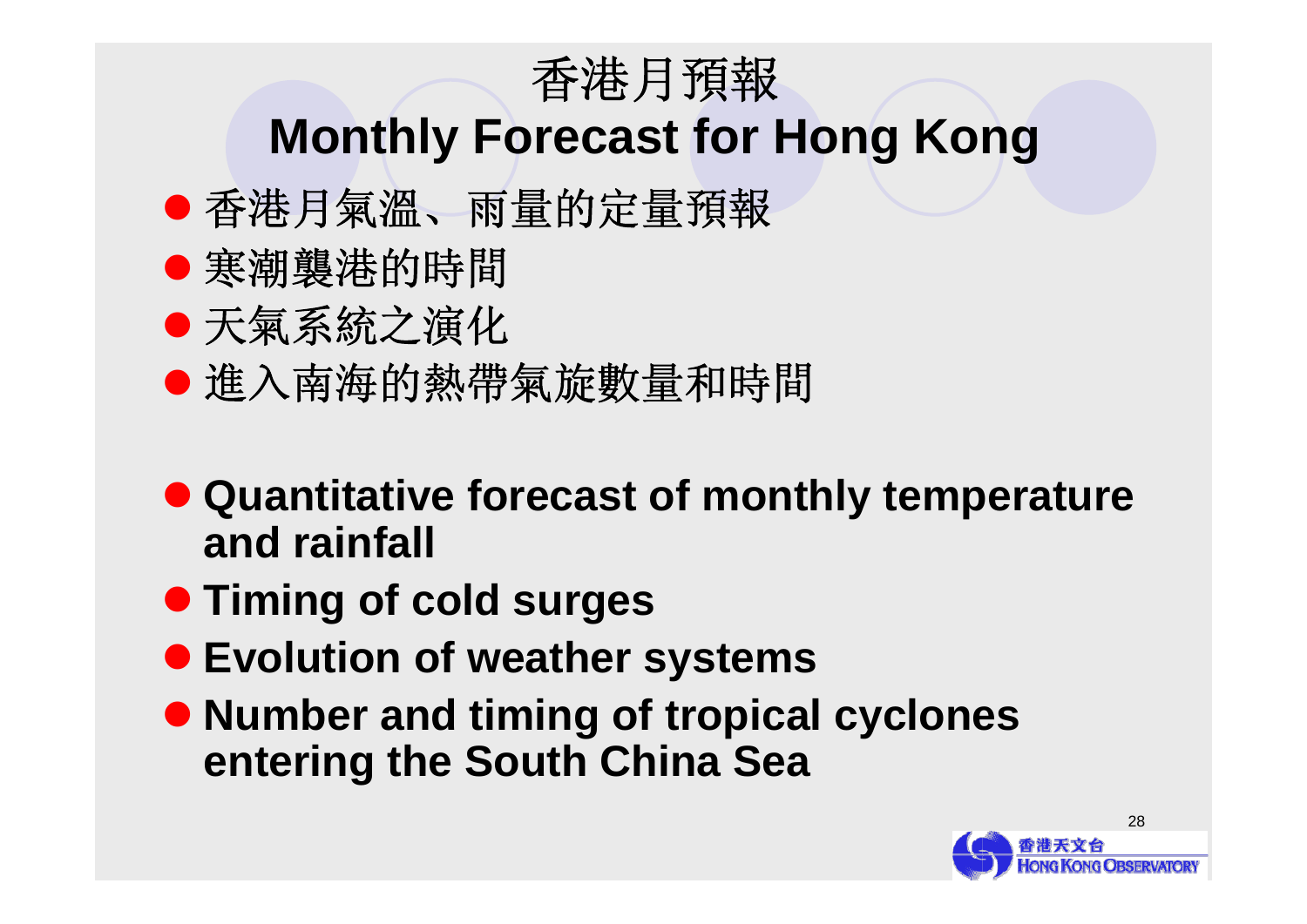# **Thank you**

*Acknowledgement: The HKO would like to thank*

- 1. ECPC for providing the suite of global-regional climate model, initial<br>data, and its technical support and advices on the operation of the<br>model suite;
- *2. NOAA for providing the initial conditions to run the model suite.*

![](_page_28_Picture_4.jpeg)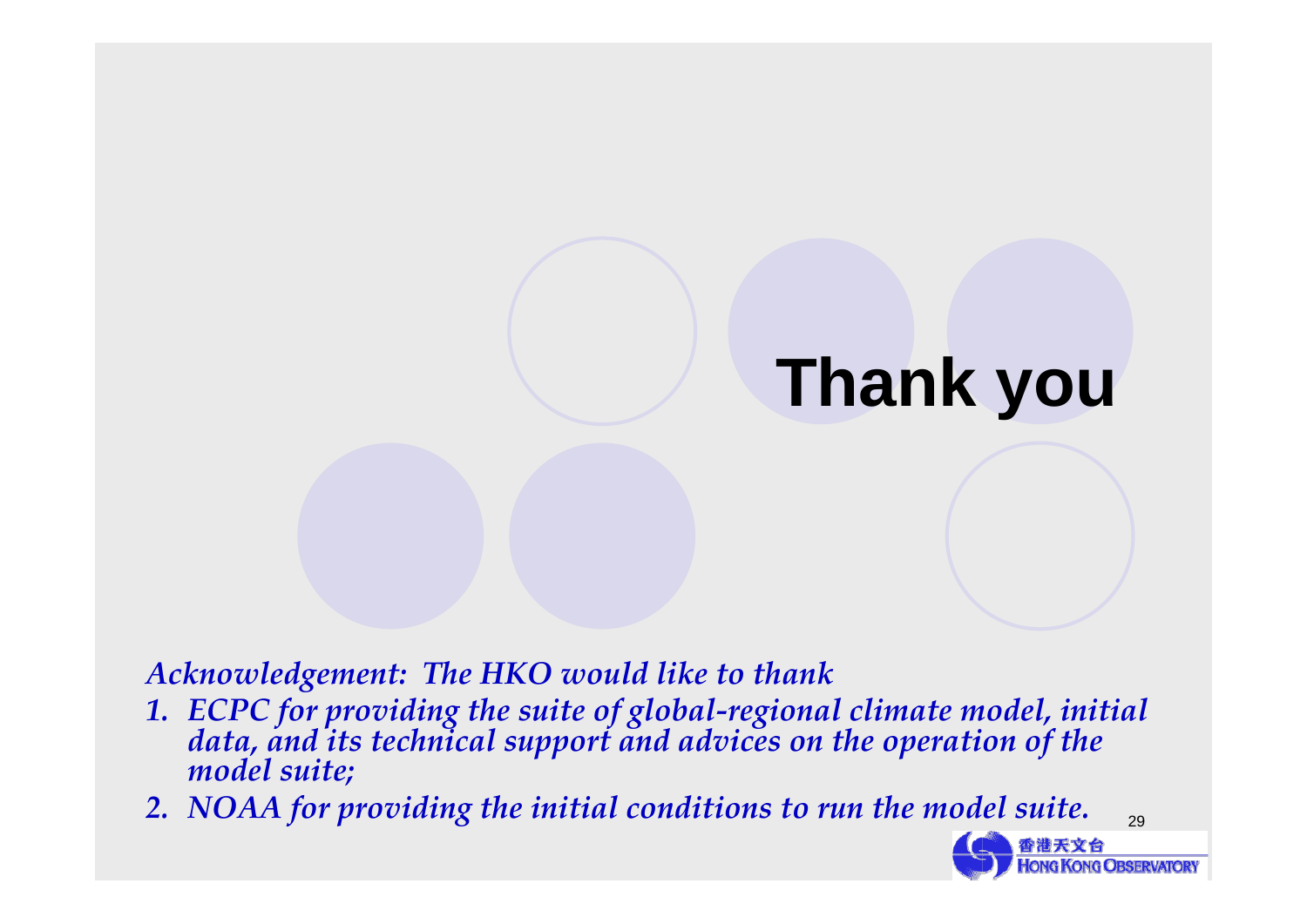### **Some Statistics of HKO Rainfall**

|            | 1971-2000   |             |                  | 1961-2007  |
|------------|-------------|-------------|------------------|------------|
|            | <b>Mean</b> | <b>S.D.</b> | Min              | <b>Max</b> |
| Jan        | 25          | 22          | 0                | 101        |
| Feb        | 52          | 69          | $\boldsymbol{0}$ | 241        |
| Mar        | 71          | 89          | 1                | 428        |
| Apr        | 188         | 126         | 6                | 548        |
| <b>May</b> | 330         | 199         | 6                | 772        |
| Jun        | 388         | 183         | 106              | 1084       |
| Jul        | 374         | 223         | 77               | 1147       |
| Aug        | 445         | 275         | 85               | 1090       |
| <b>Sep</b> | 288         | 155         | 24               | 798        |
| Oct        | 152         | 175         | 0                | 718        |
| <b>Nov</b> | 35          | 40          | $\boldsymbol{0}$ | 145        |
| <b>Dec</b> | 35          | 53          | $\boldsymbol{0}$ | 207        |

**HONG KONG OBSERVATORY**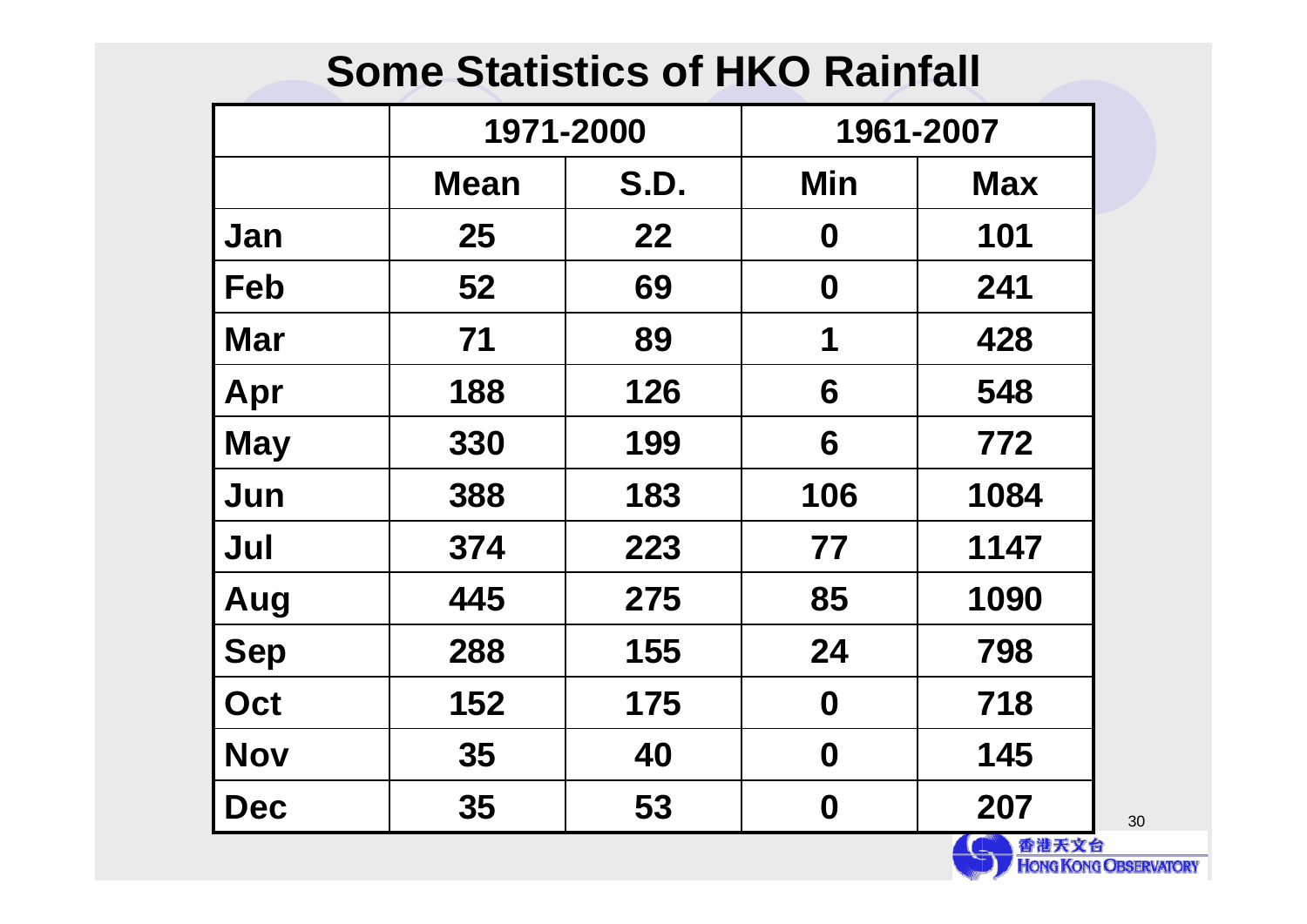### **Some Statistics of HKO Temperature**

|            | <b>Mean</b> | <b>S.D.</b> | Min       | <b>Max</b> |
|------------|-------------|-------------|-----------|------------|
|            | $(71-00)$   | $(71-00)$   | $(61-07)$ | $(61-07)$  |
| Jan        | 16.1        | 1.1         | 13.7      | 17.9       |
| Feb        | 16.3        | 1.5         | 11.7      | 19.5       |
| Mar        | 18.9        | 1.2         | 15.8      | 21.5       |
| Apr        | 22.5        | 1.3         | 20.4      | 24.8       |
| <b>May</b> | 25.8        | 0.9         | 24.4      | 28.2       |
| Jun        | 27.9        | 0.6         | 26.9      | 28.9       |
| Jul        | 28.7        | 0.4         | 27.9      | 29.7       |
| Aug        | 28.4        | 0.6         | 27.4      | 29.5       |
| <b>Sep</b> | 27.6        | 0.5         | 26.4      | 29.0       |
| Oct        | 25.3        | 0.6         | 24.0      | 26.4       |
| <b>Nov</b> | 21.4        | 1.0         | 19.1      | 23.3       |
| <b>Dec</b> | 17.8        | 1.1         | 14.5      | 21.3       |

![](_page_30_Picture_2.jpeg)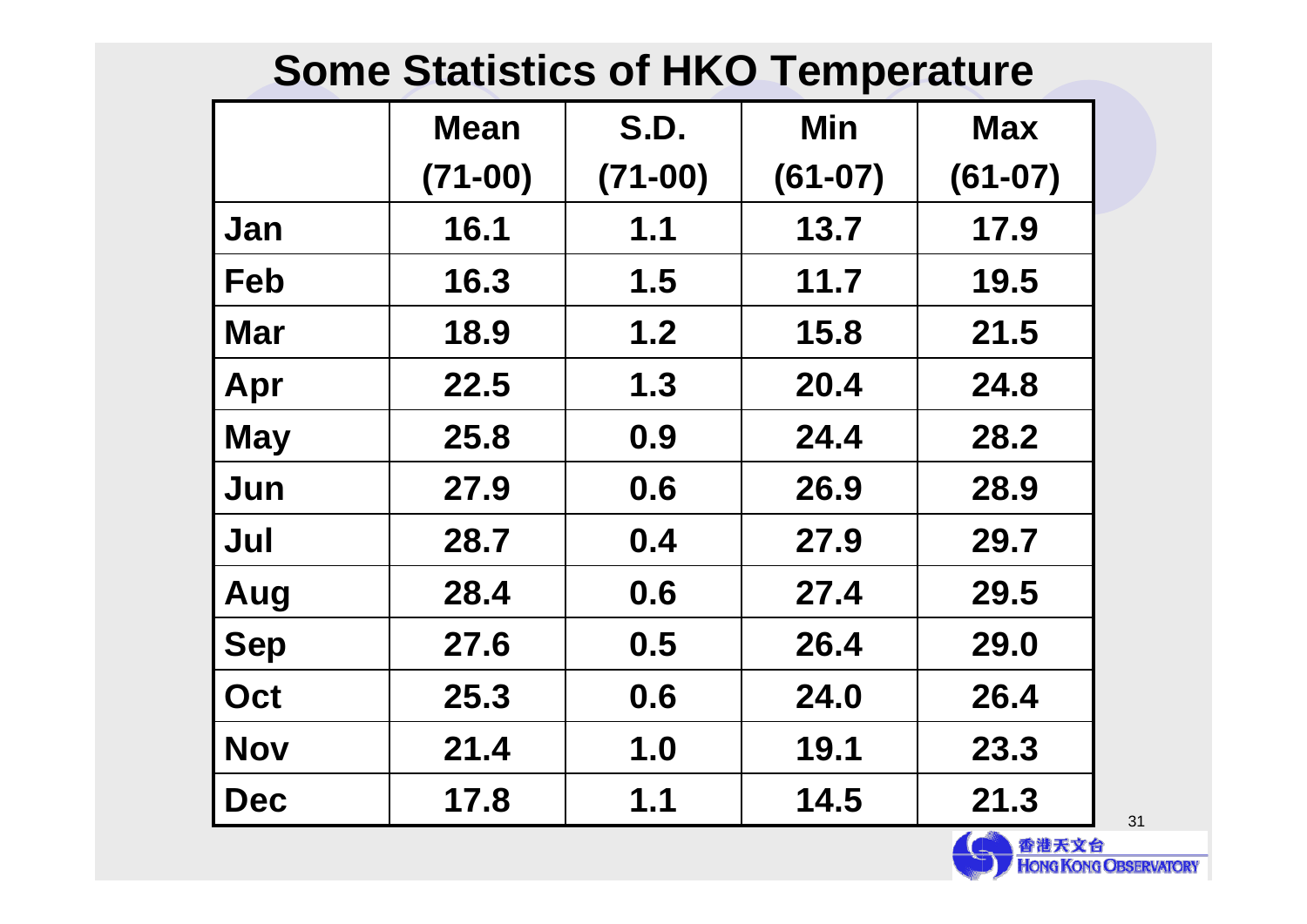## Domain of the 60-km Regional Model

Topography

![](_page_31_Figure_2.jpeg)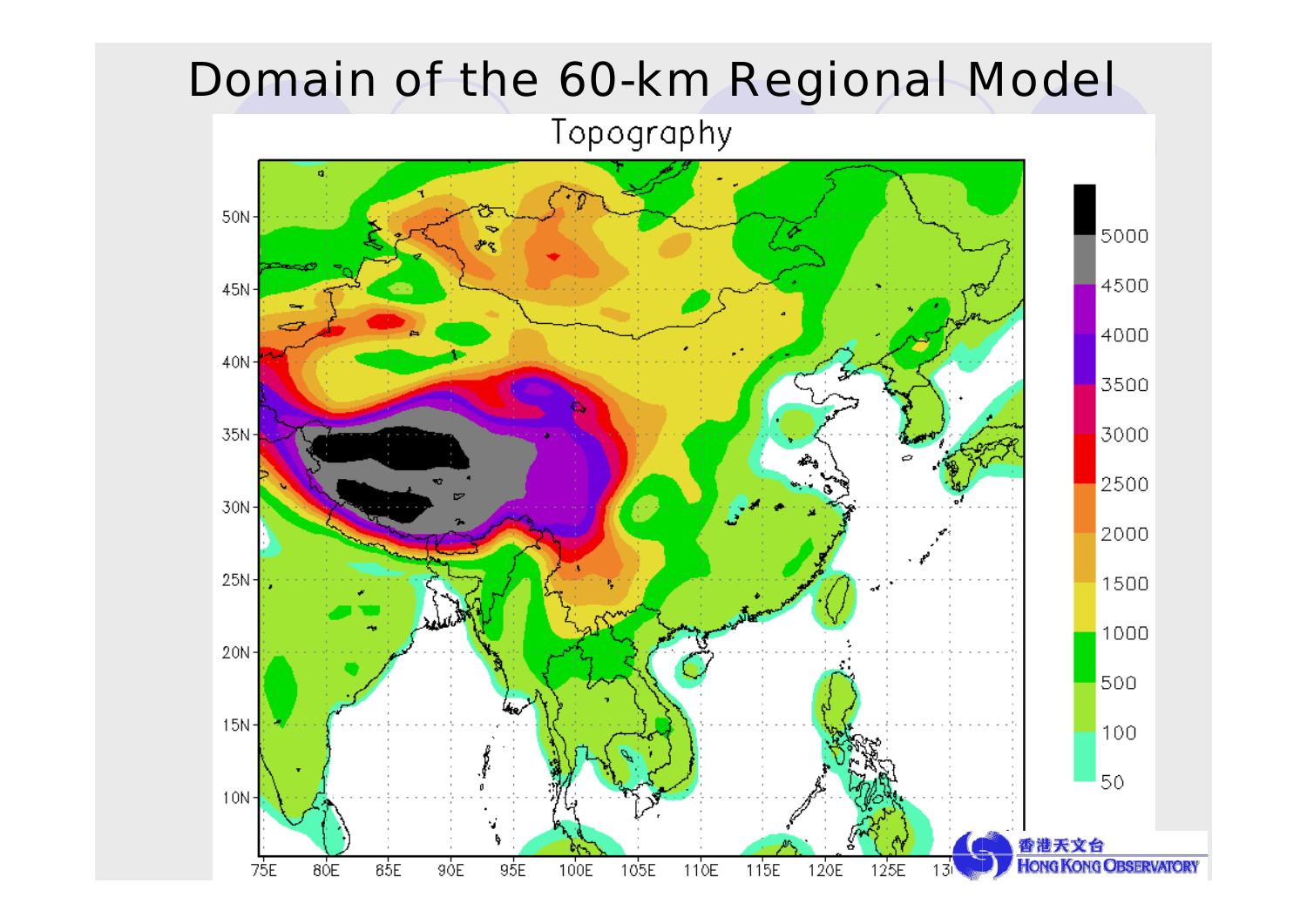![](_page_32_Figure_0.jpeg)